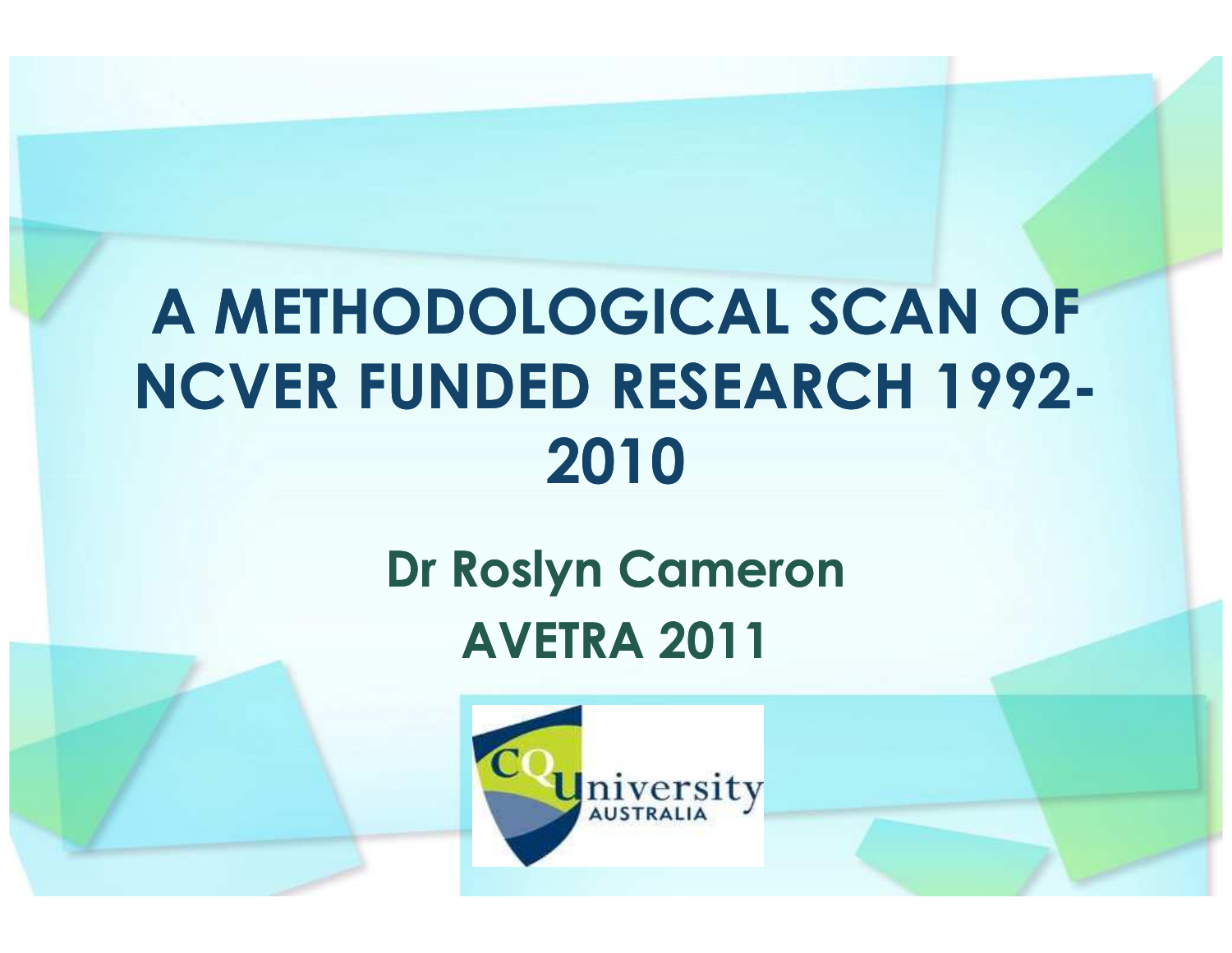#### Reflecting back...lessons from the future

- The purpose of the study is to provide a retrospective methodological map of government funded VET research as reported by NCVER for a nineteen year period (1992-2010).
- The aim of the study is not to judge research usage or impact but to investigate possible trends over time in respect to research quality and levels of methodological innovation and rigor.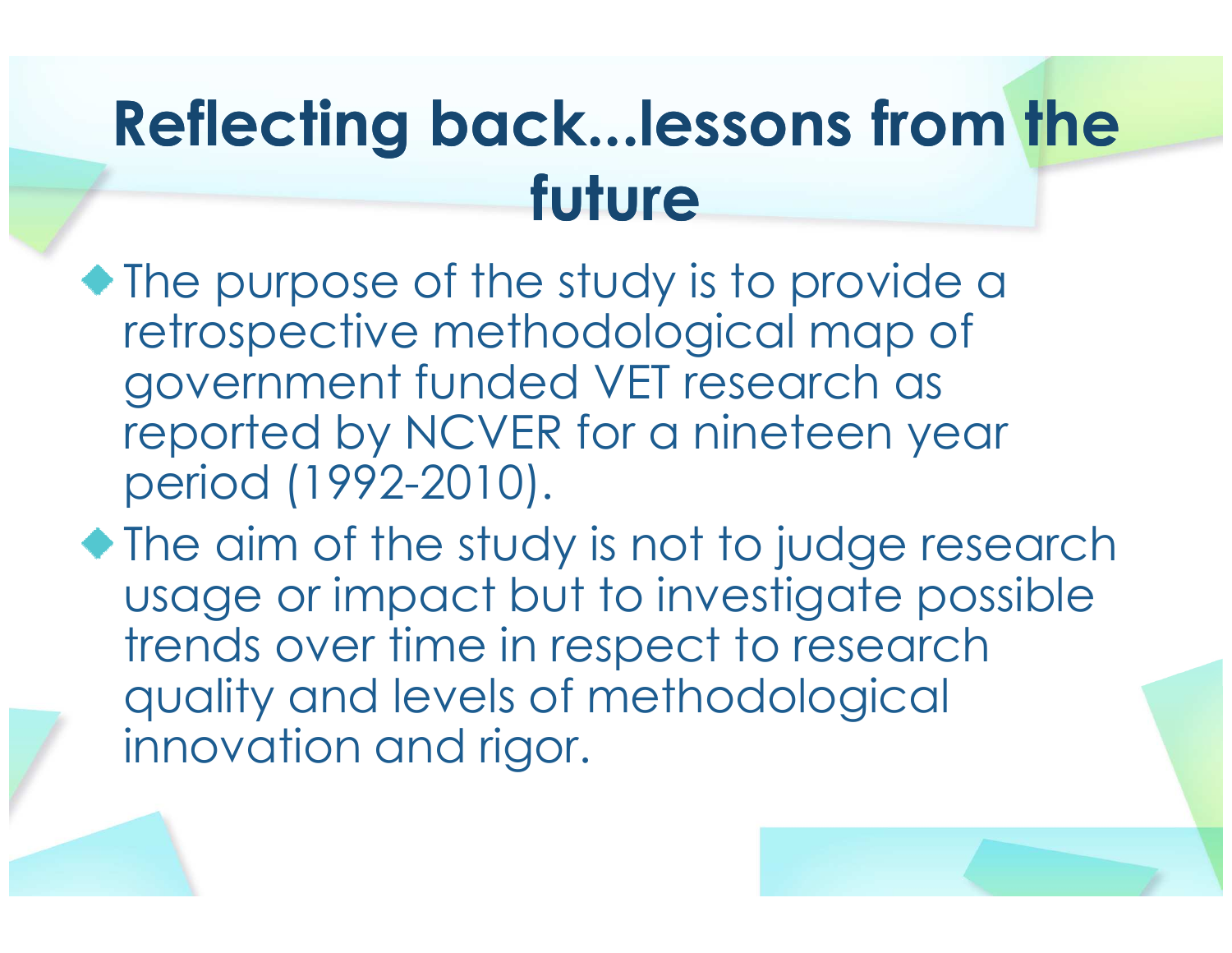### **Methodology**

- Content analysis of qualitative secondary data publically available online through the NCVER webpage. The sample includes research report descriptions of NCVER funded research projects (managed research projects and in house research projects) conducted from between 1992 to 2010 (n=332).
- ◆ Data collected from the research project descriptions includes basic identifying demographic information on authors (number, gender, affiliations), research theme, along with data on research design, research methods, data sources, sampling and sequencing.
- Special thanks to NCVER staff for making access to the data after the recent NCVER website changes;
- Phil Loveder and Jeanne Mackenzie-NCVER

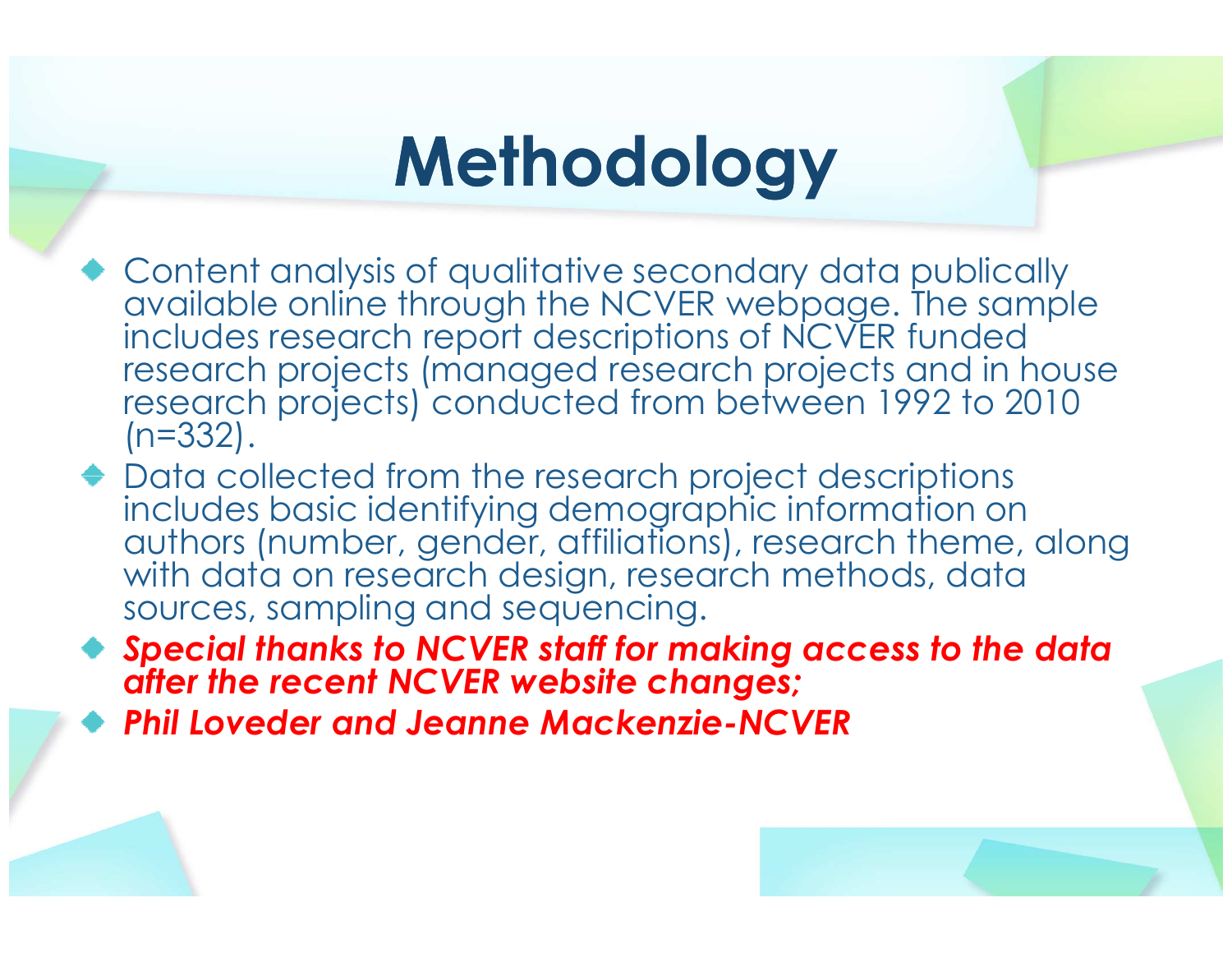## This paper...

◆ Presents preliminary findings & these will be discussed within the context of recent research on the increasing use of **mixed** methods and interdisciplinary teams in commissioned research in the US and UK.



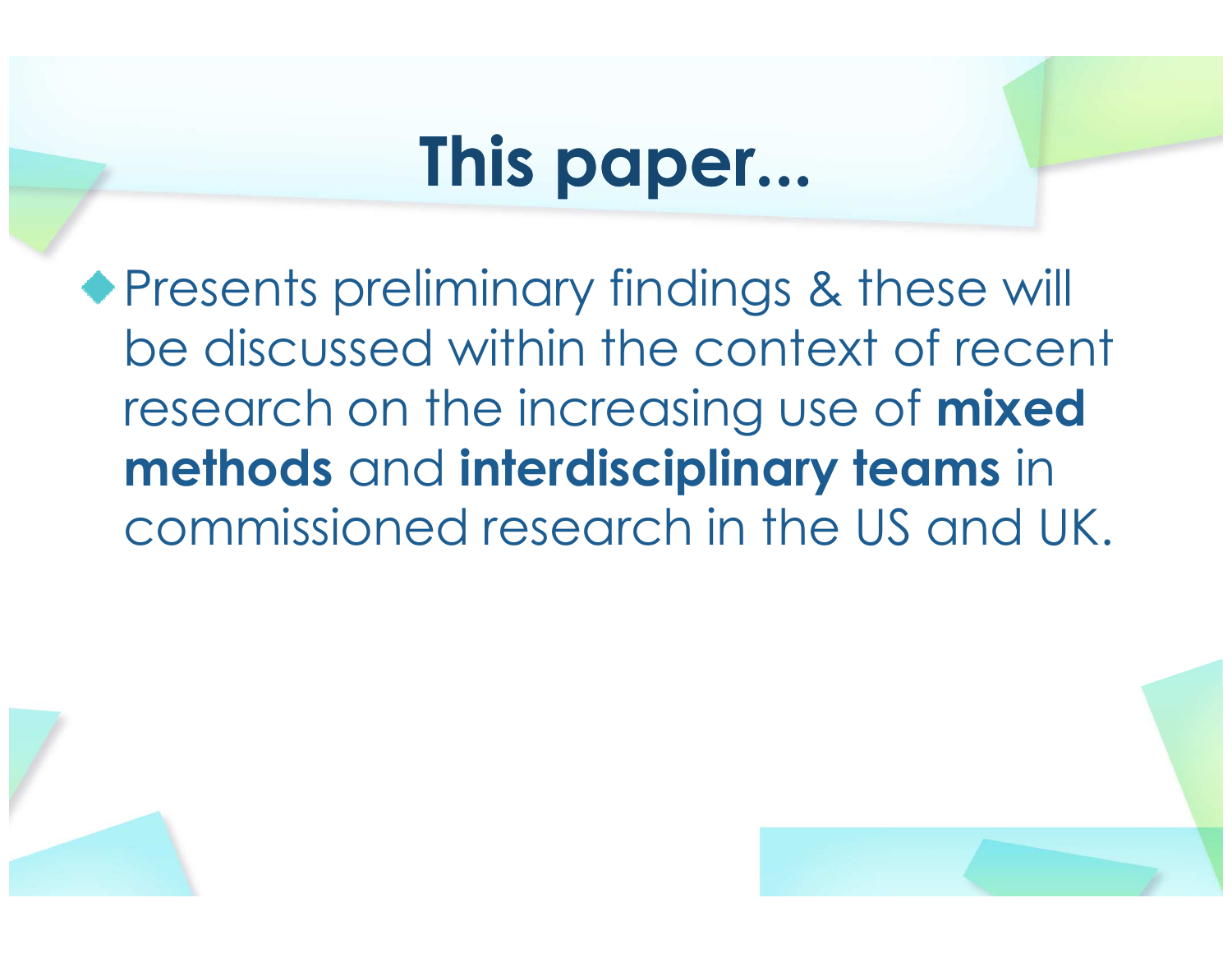## NCVER

◆The National Centre for Vocational Education Research (NCVER) is a not-forprofit company owned by state, territory and federal ministers responsible for training with a Board of Directors who represent state, territory, and Commonwealth governments, industry, unions, and training authorities.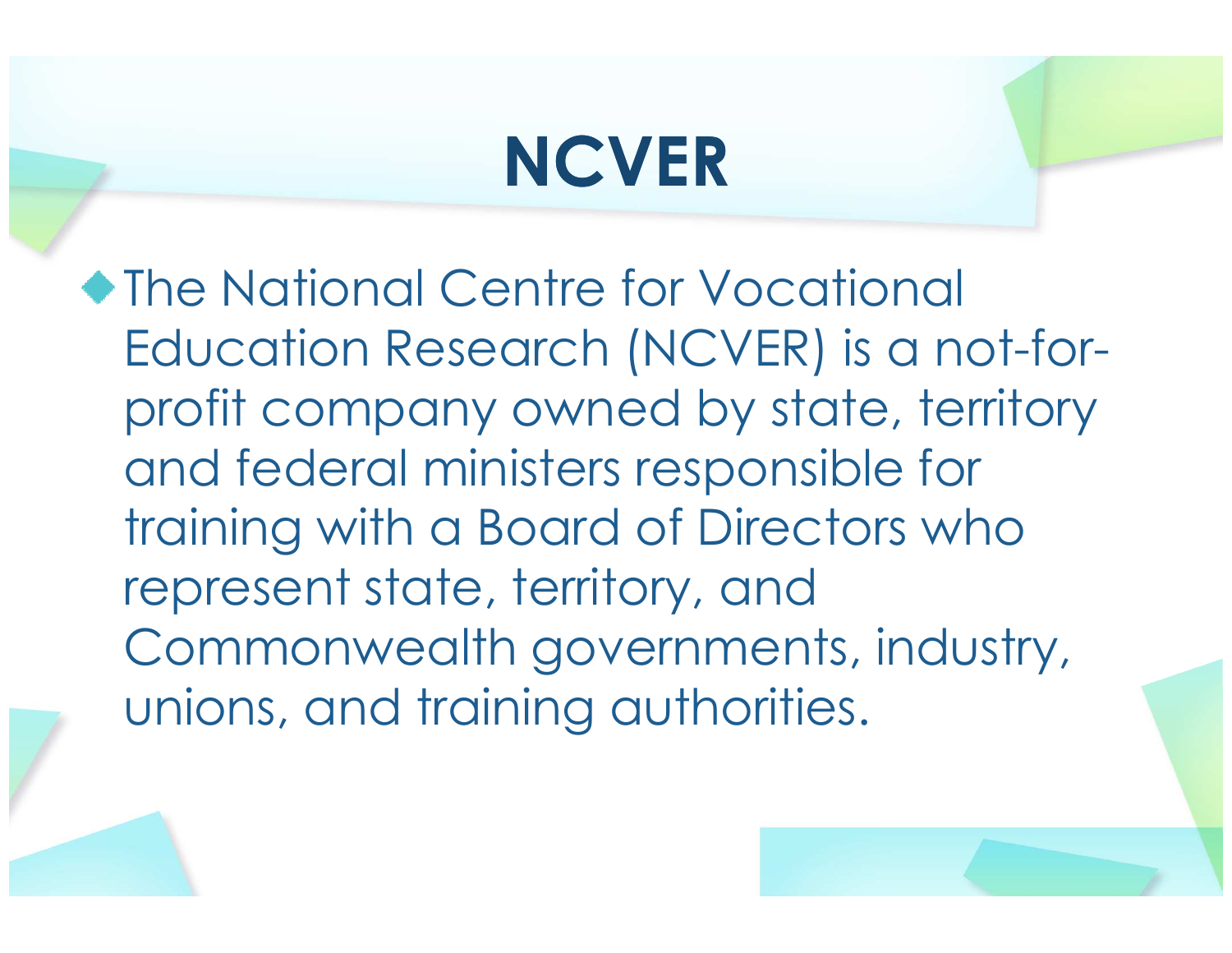#### NCVER's stated aim and vision:

It is a professional and independent body responsible for collecting, managing, analysing, evaluating andcommunicating research and statistics about vocational education and training (VET) nationally.NCVER's vision is to contribute to improvement in Australian's education and training system by ensuring that policy and practice are based on sound evidence. Its mission is to be Australia's leading provider of high-quality, independent information on vocational education and training to governments, the education sector, industry, and the community (http://www.ncver.edu.au/).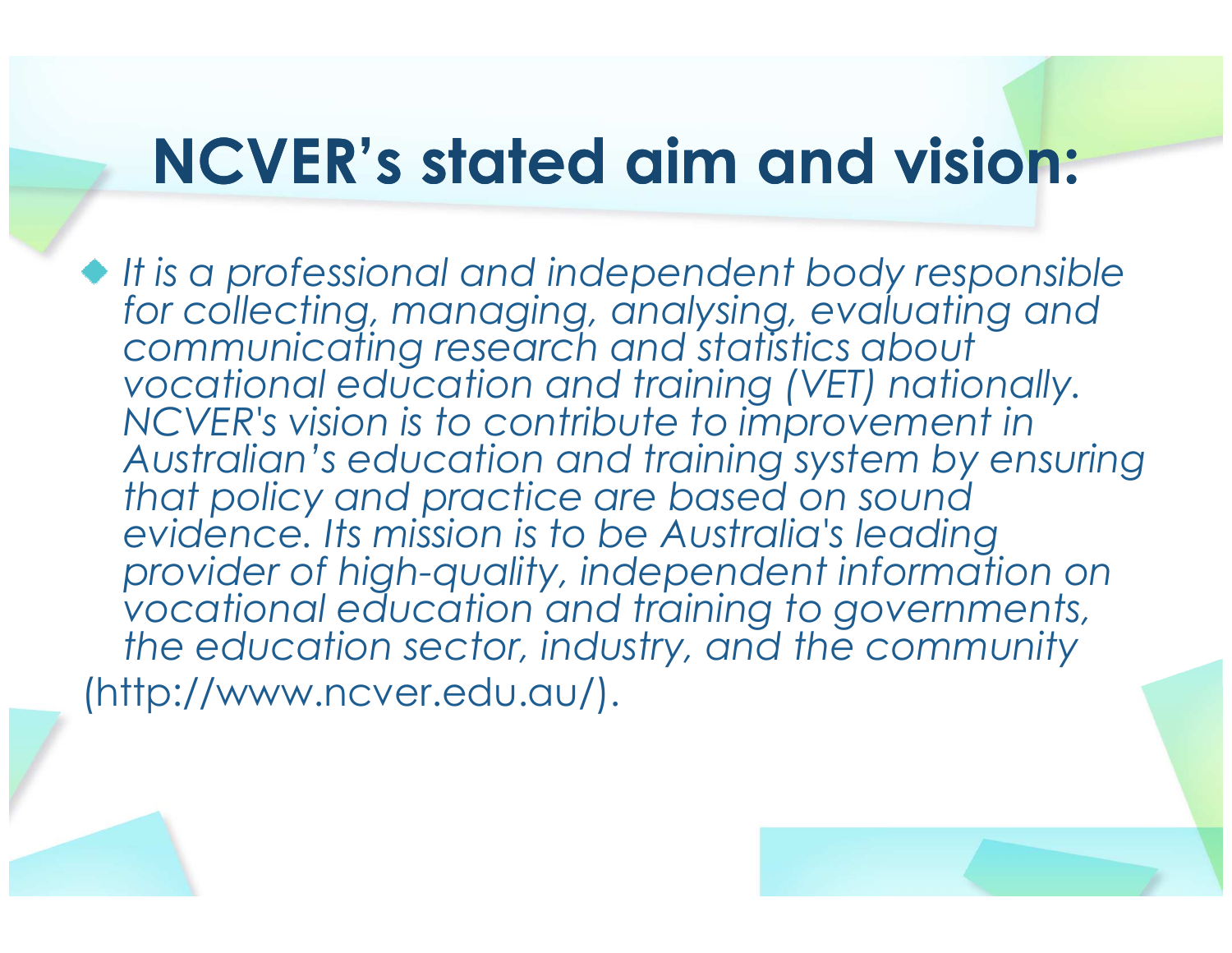#### National Strategies

- Three national strategies have set the direction for the development of VET in Australia for the period being reported through this research:
- Shaping our Future (2004-2010)
- ◆ A Bridge to the Future (1998-2003)
- Towards a Skilled Australia (1994-1998).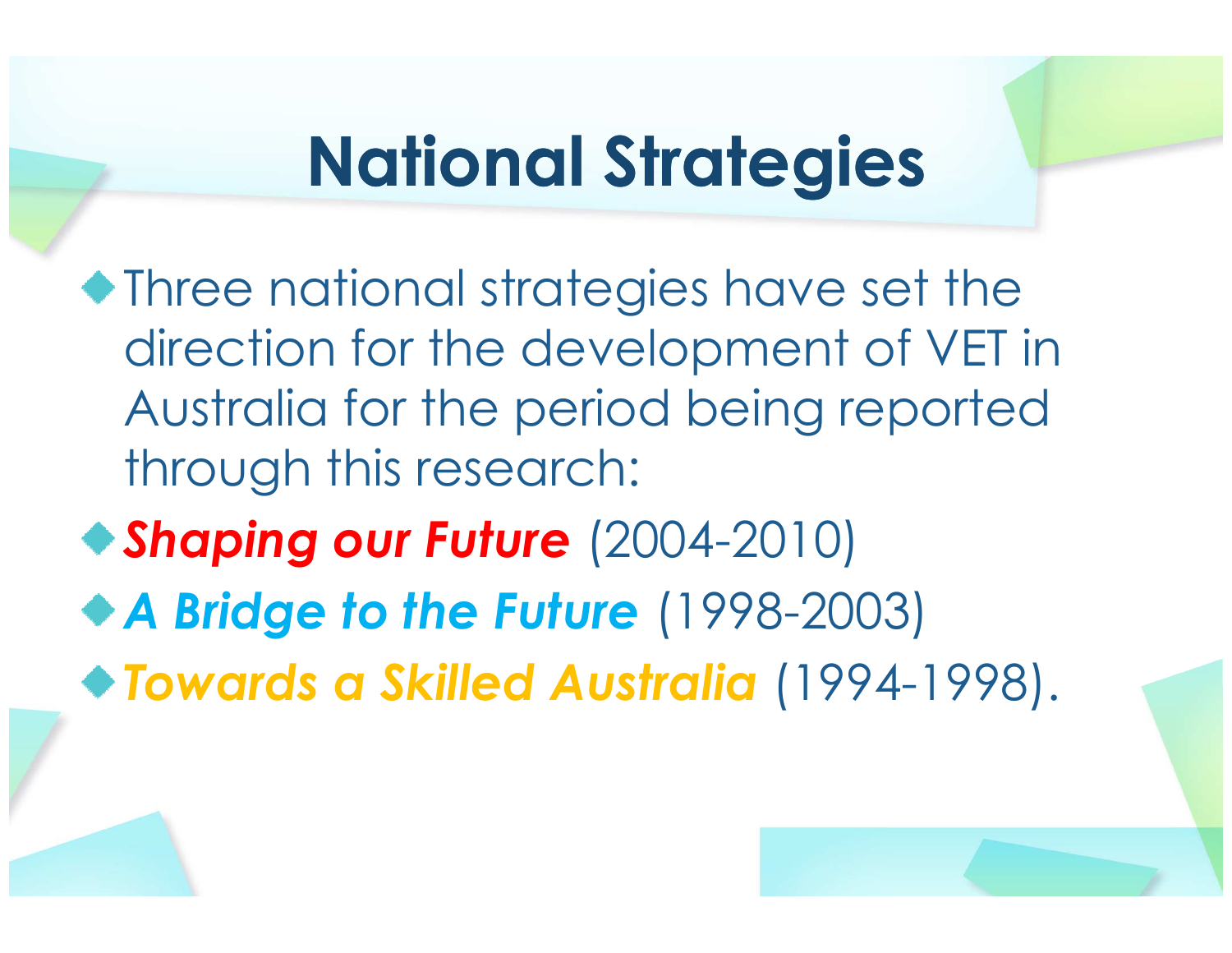#### 5 Research Themes

Students and individualsTeaching and learning Industry and employers◆ VET system VET in context



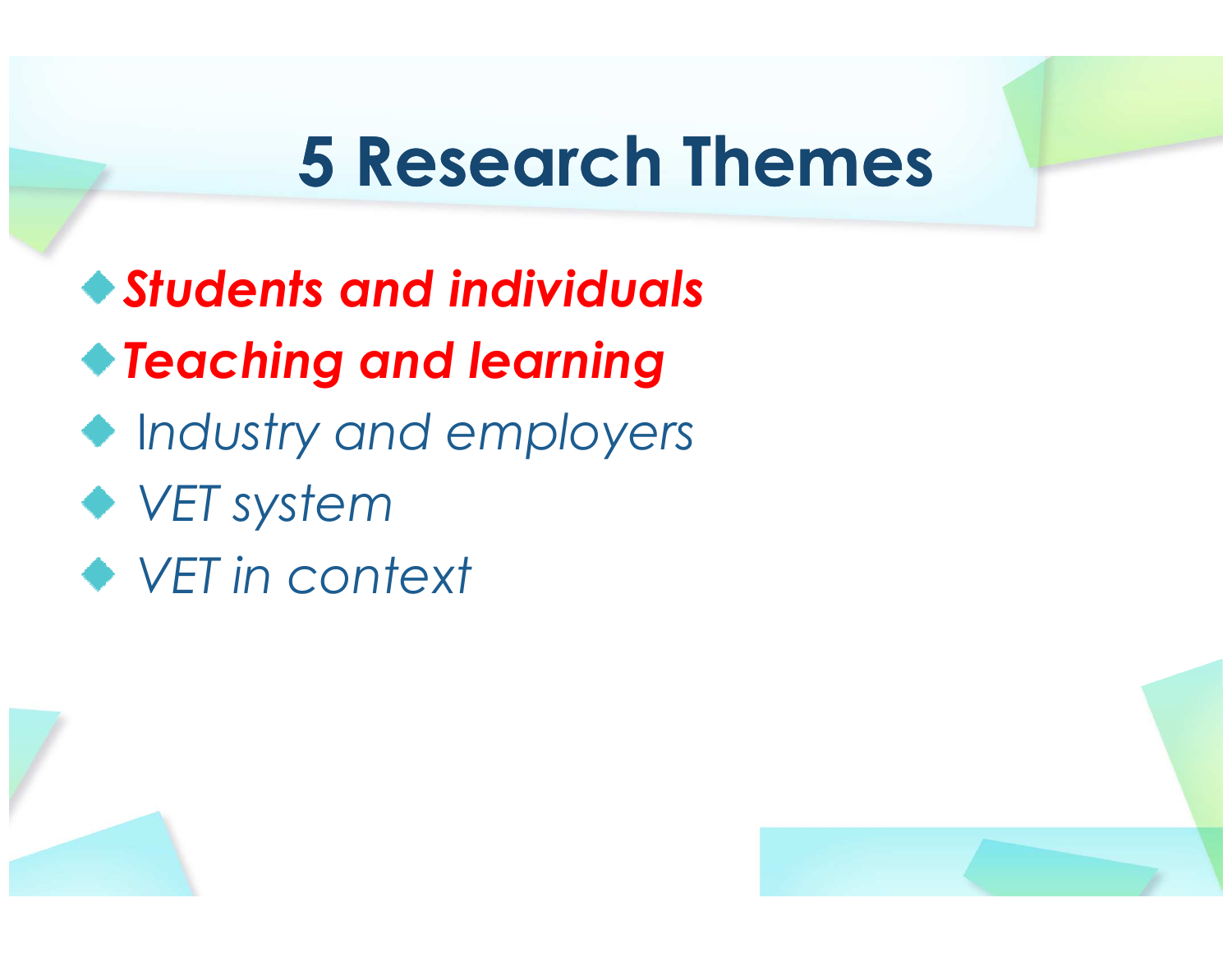## Methodological Scan

- The initial aim of this study is to conduct a scan of the research methods utilised in NCVER funded research from 1992-2010 within these five thematic areas and to calculate prevalence rates under four broad methodological categories:
- quantitative (QUANT)
- qualitative (QUAL)
- mixed methods (MMR)
- other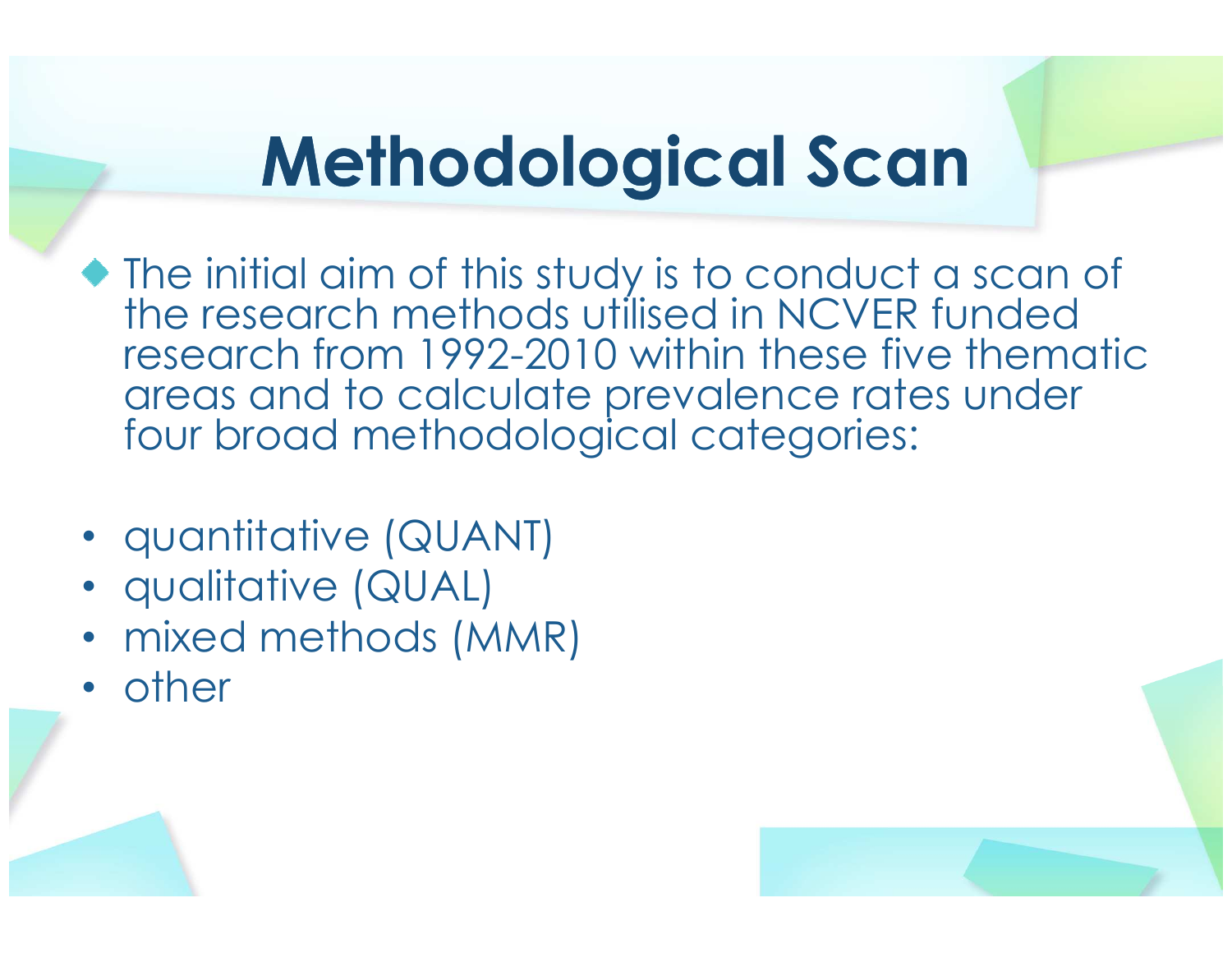### Qualitative analysis

- The study will then progress to more qualitative analysis of individual research projects conducted within these categories to gauge the quality and levels of methodological innovation being undertaken.
- $\bullet$  This paper reports the preliminary findings from the initial methodological scan and presents data from the analysis of the majority of level 2 themes for two of the five main research themes:
- Students and individuals
- •Teaching and learning.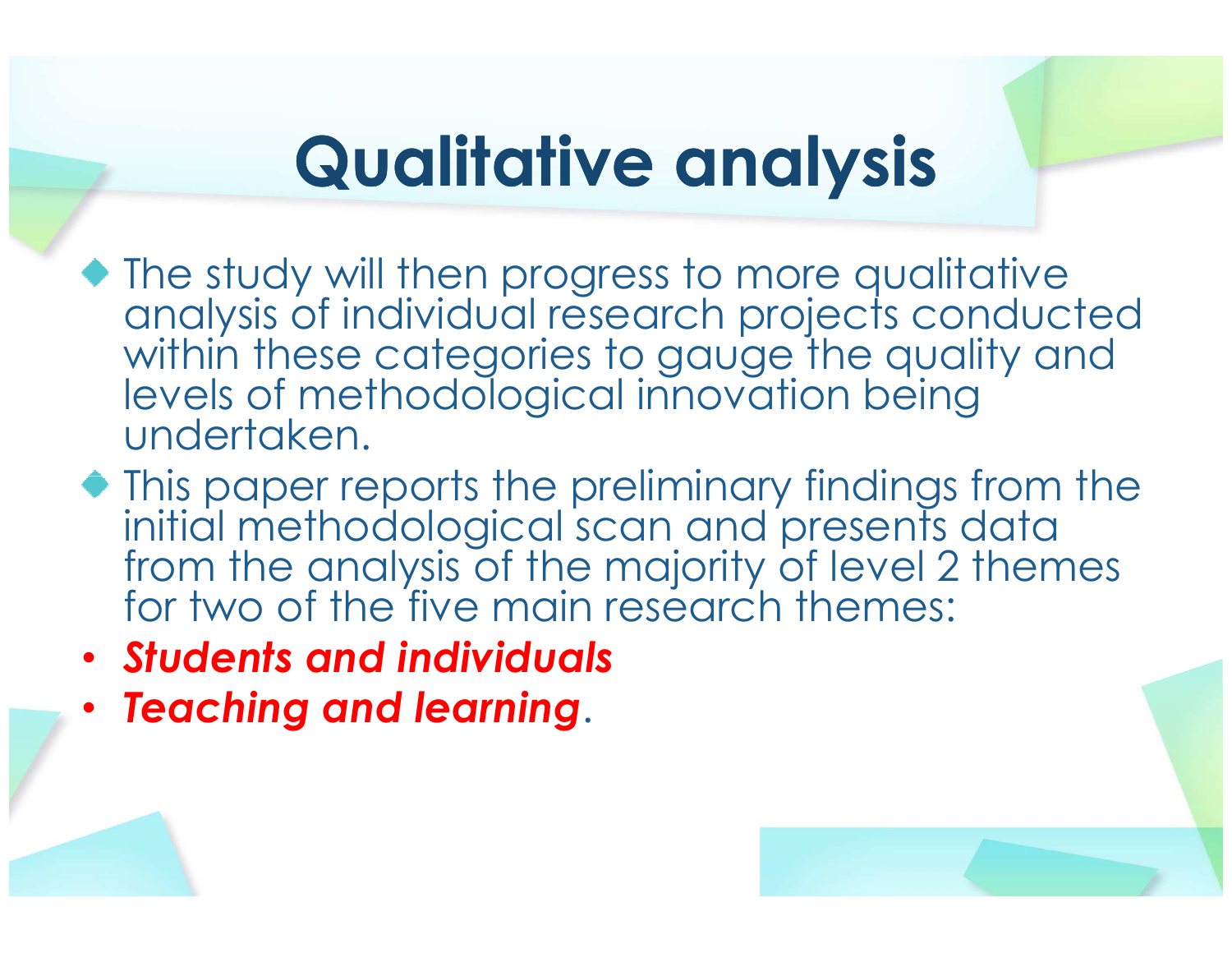### Details of full study

- Content/document analysis of research project summary descriptions available on the NCVER website.
- A major aim of the research is to determine whether **mixed methods** approaches are being funded in Australian VET<br>based research and to determine the **level of acceptance**<br>**and adoption of mixed methods** in this discipline in Australia.
- This will then be compared to other similar studies conducted in the UK and US in government funded health related research.
- This will provide wider international and disciplinary perspectives on the acceptance and prevalence of mixed methods across government commissioned and funded research.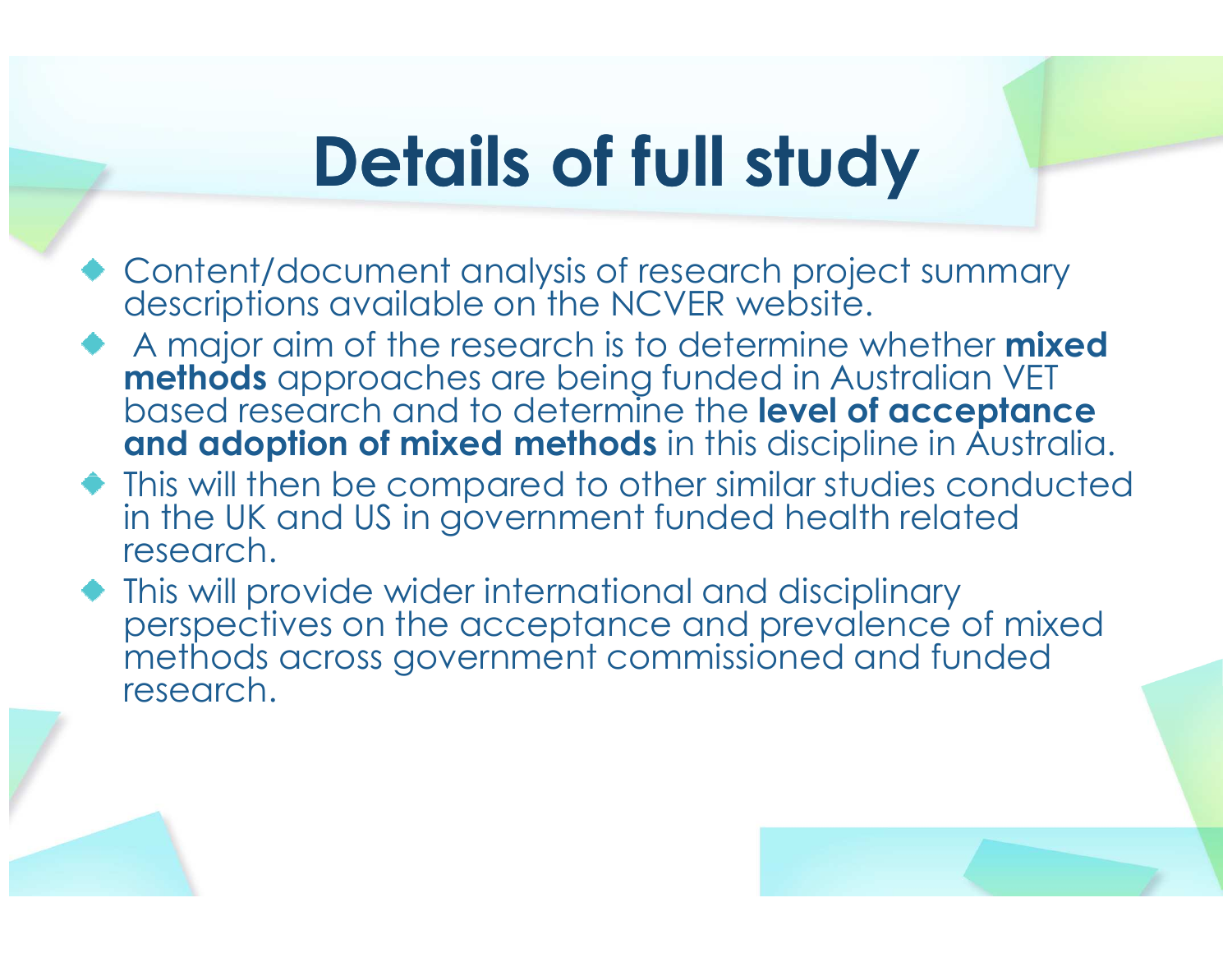# Research questions posited

- **RQ1:** What are the funding inputs and publication outputs for research projects across the five main research themes of NCVER from 1992 to 2010?
- **RQ2:** What are the prevalence rates for mono-method and mixed methods research approaches in NCVER funded research from 1992 to 2010?
- **RQ3:** What are the basic demographics and frequency of repeat funding of principal researchers for NCVER funded research projects funded from 1992 to 2010?
- RQ4: Does the NCVER funded research identified as using mixed methods meet mixed methods quality criteria?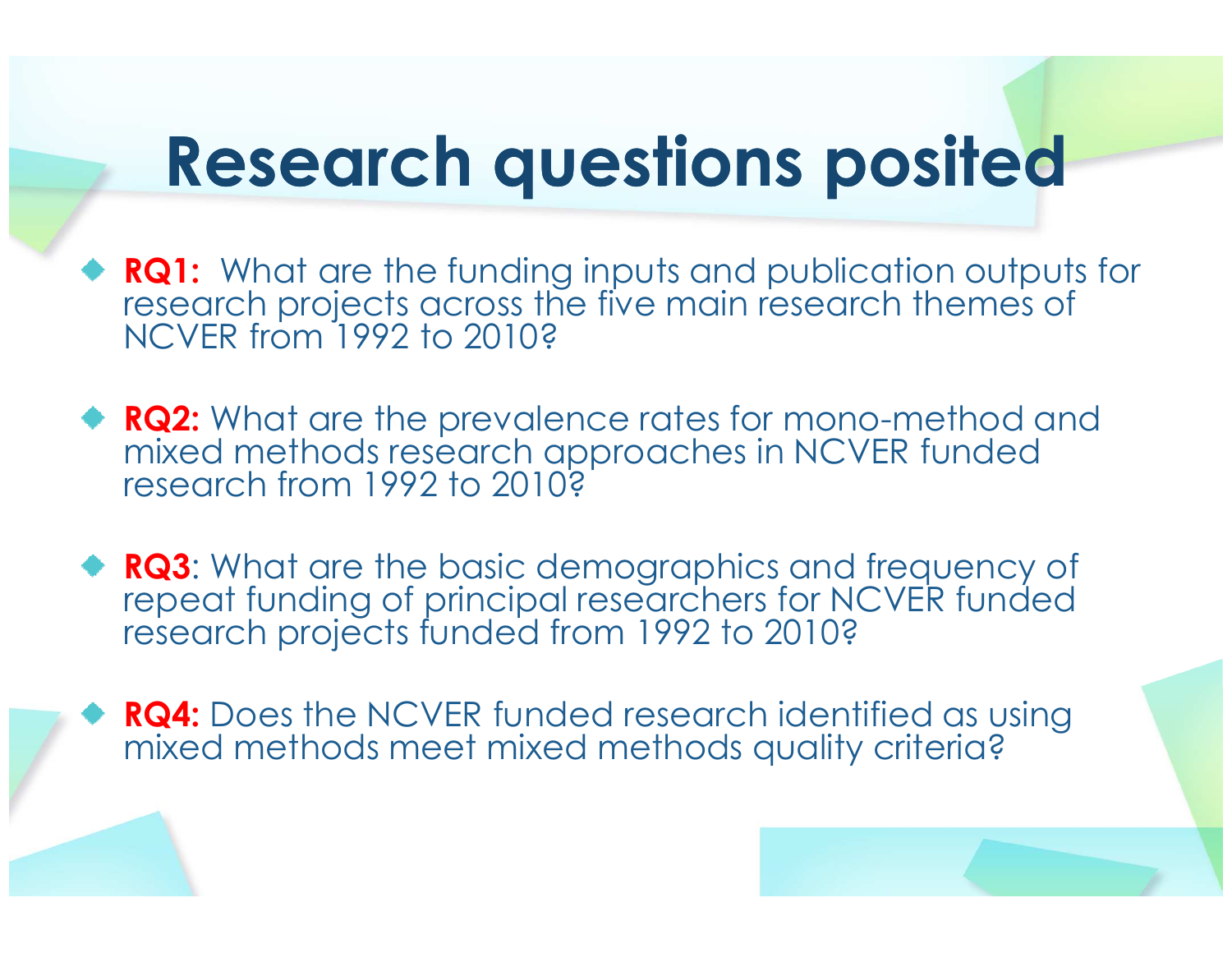## 1998 Office for Standards in Education (OfSTED)

- Review of educational research in Britain.
- ◆ Categorised educational research from four highly ranked journals (n=264).
- $\bullet$  In an analysis of a sub sample of 41 empirical articles the study found four major themes, the second of these themes being:
- problems with methodology.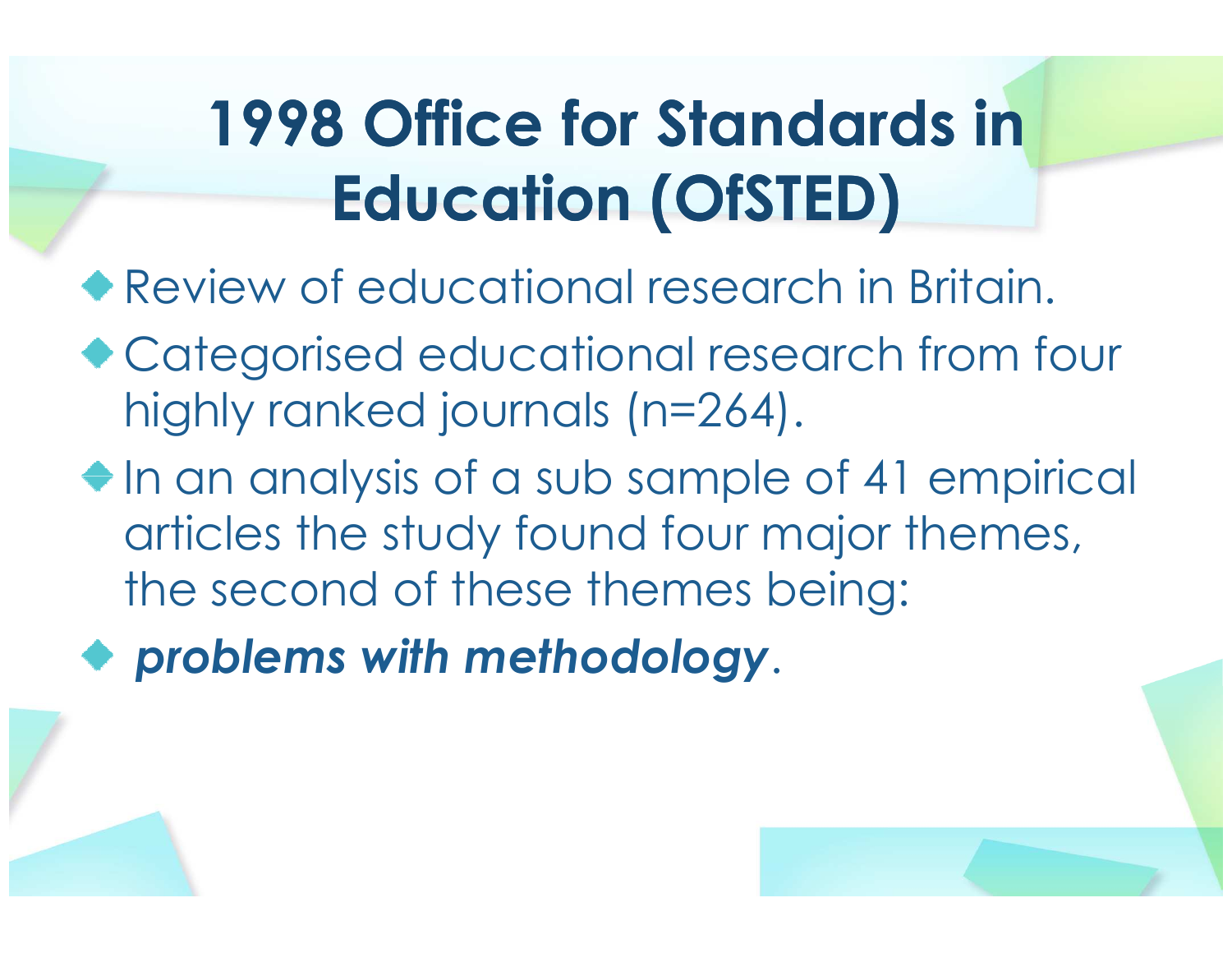#### Office for Standards in Education (OfSTED)

'This largely focused on **problems** arising from the conduct of qualitative research, which made up a large proportion of the empirical work surveyed. In particular, the issues of triangulation (or the lack of it) and sampling bias were noted. Other issues concerning methodology arose around the **presentation** of research, including the lack of reporting of sample size and method of sample<br>aslaction' selection' (Tooley & Darby 1998, pp.5-6).

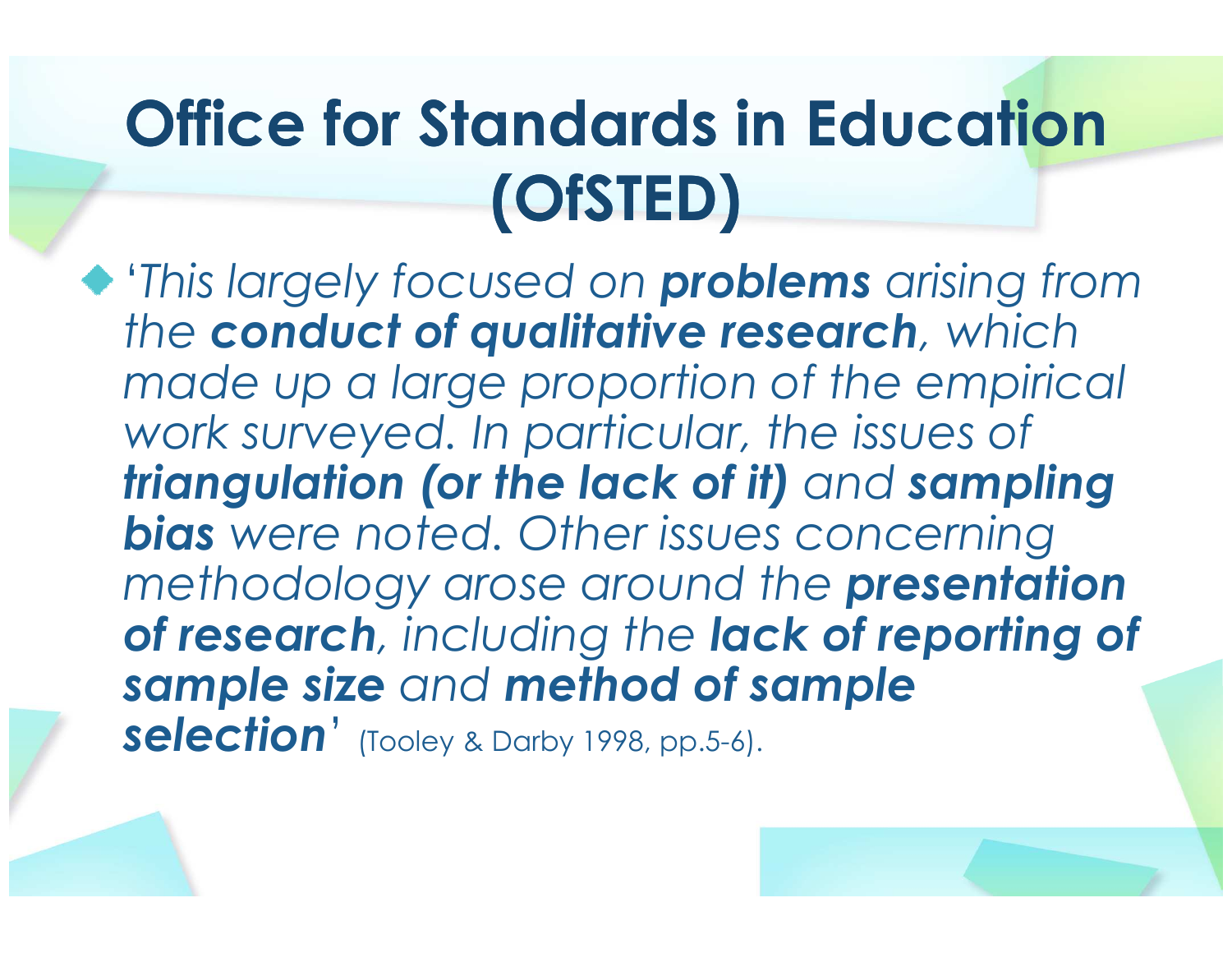#### Smith (2004) NREC research projects managed by NCVER between1997-2000

- Analysis of National Research and Evaluation Committee (NREC) research projects managed by NCVER between1997-2000
- Qualitative research dominated.
- Non empirical work (reviews of literature and research and new analysis of existing data sets) also featured strongly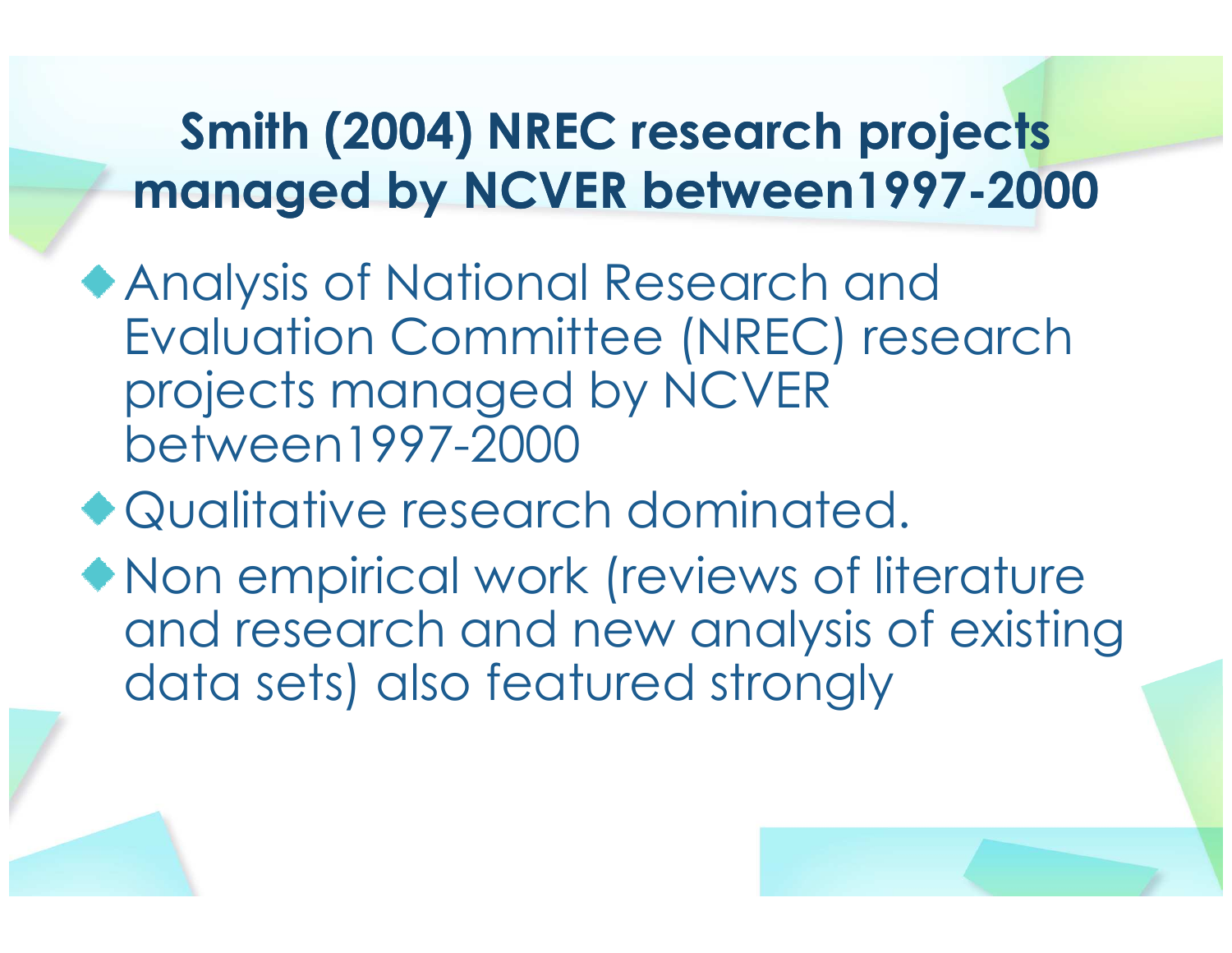#### Smith (2004) - use of mixed methods

Smith (2004, p. 208) noted:'increasingly important in NREC research has been the use of mixed methodologies'.



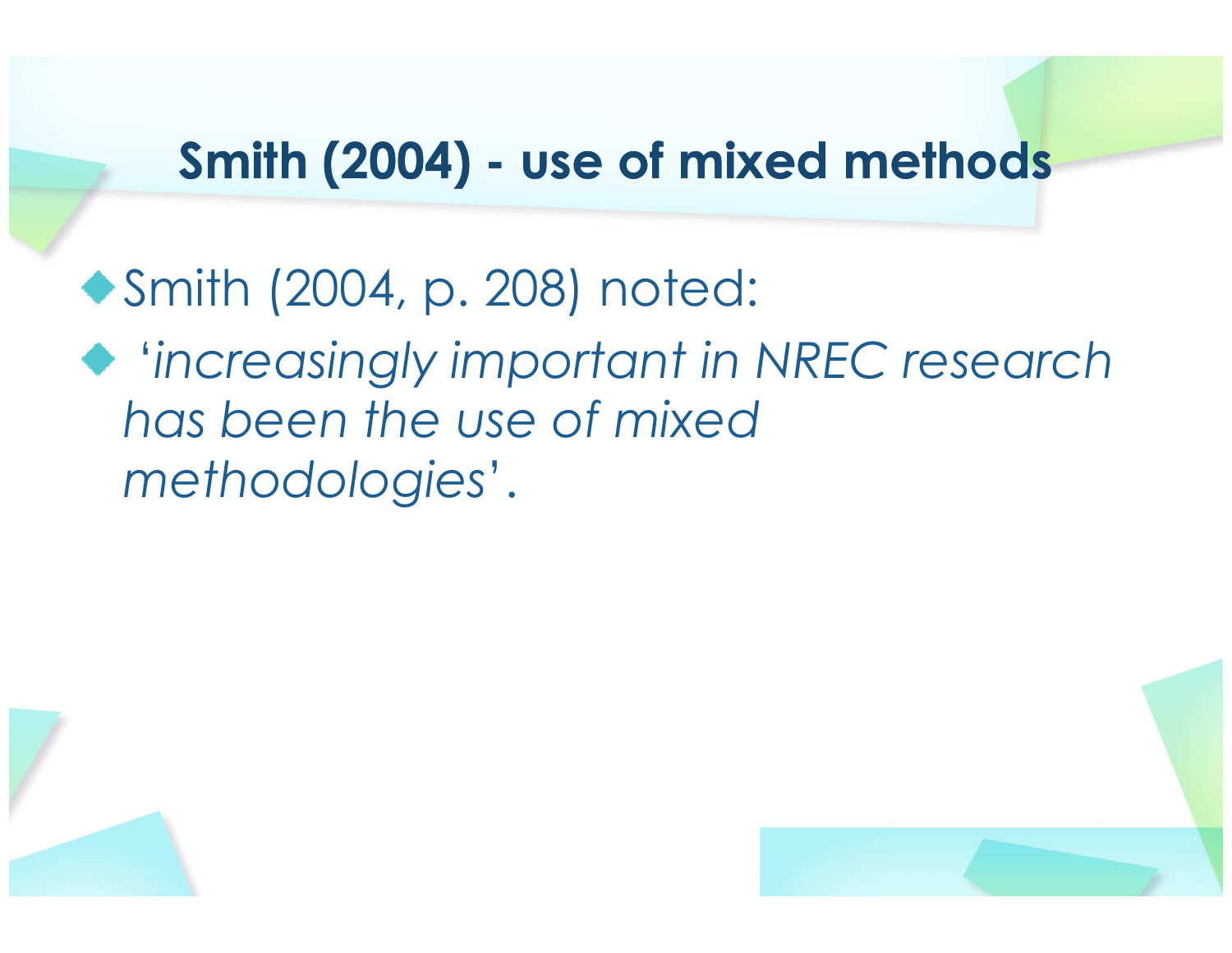#### Cameron (2010) use and quality of mixed methods research in Australian VET research

'The fact that mixed method studies represented 15% of all papers/articles and 22% of all empirical papers/articles indicates that the broader field of VET based research, as represented by two conferences and journal, is utilising mixed methods. It would seem that mixed methods is beginning to be discussed and utilised within these academic publications and forums'

(Cameron 2010, p. 37).

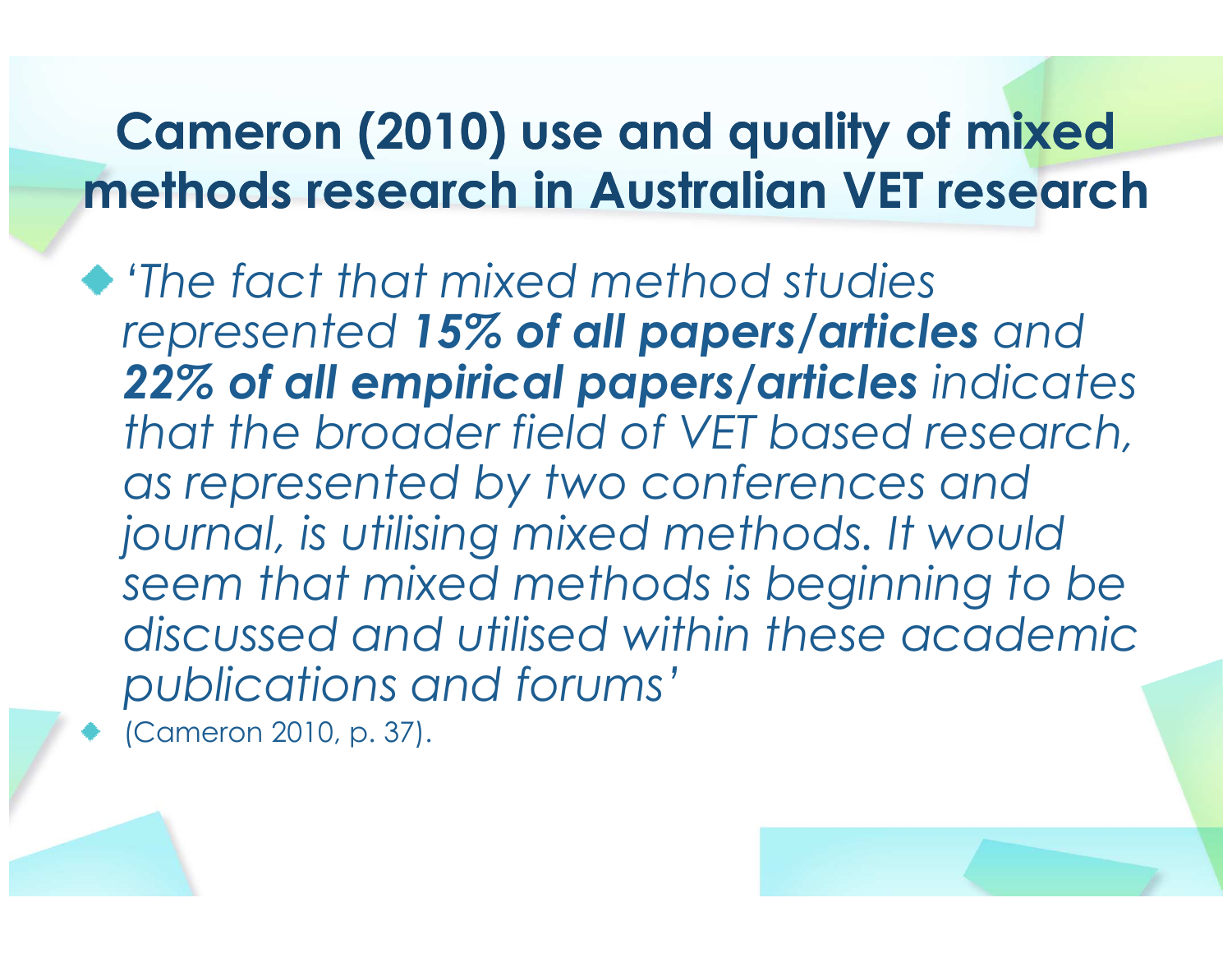## Plano Clark (2010)

- Acknowledges how important an indicator of the adoption and acceptance of mixed methods this type of research will be when she states:
- 'The importance of funding for research occurs through allocating resources, setting research priorities, and conveying norms for research within disciplinary and cultural contexts. As such, funding mechanisms play an important role in research because they directly influence the questions that researchers study as well as the methods used'(Plano Clark 2010, p. 428).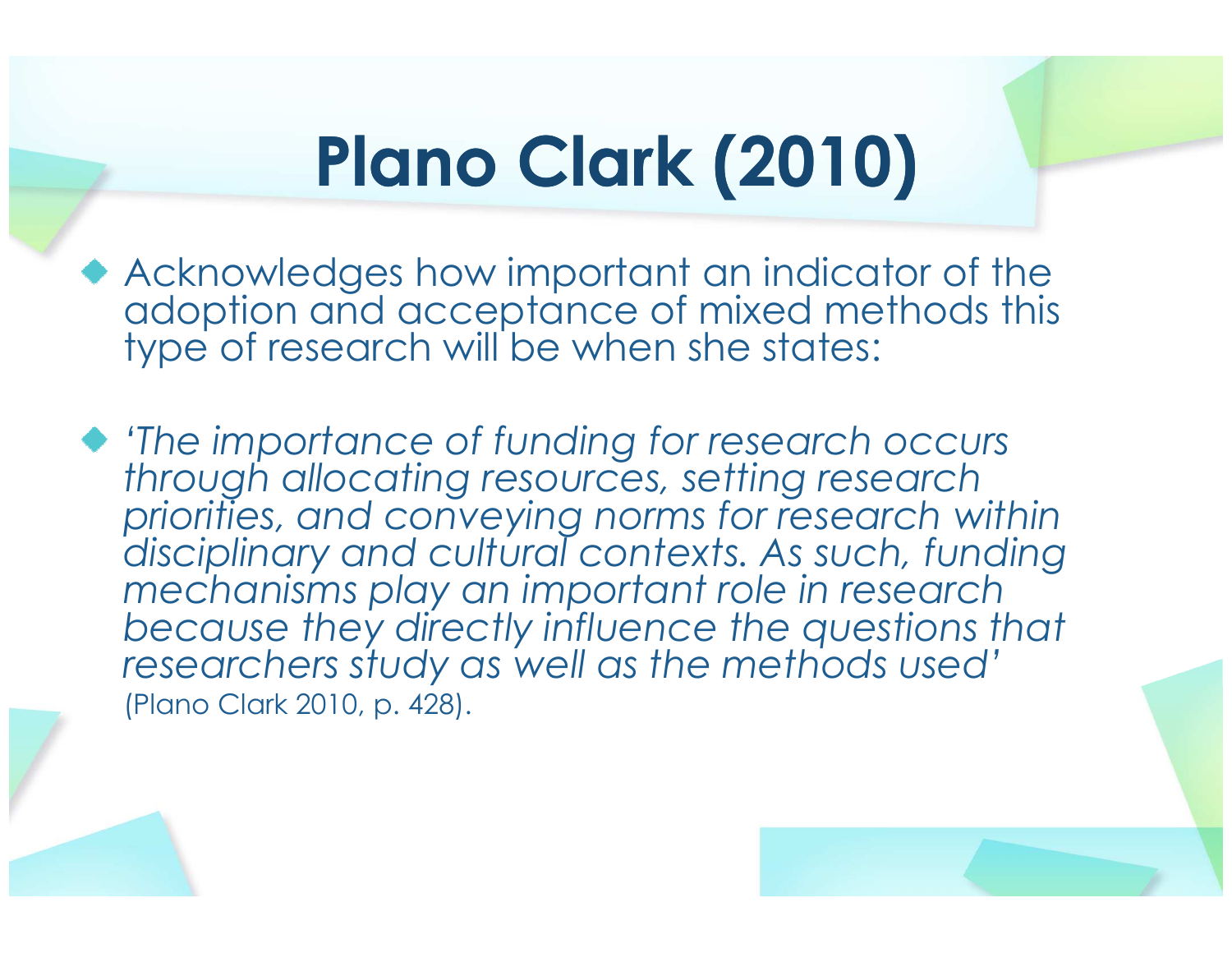#### O'Cathain, Murphy & Nicholl (2007a, 2007b).

- The adoption and use of mixed methods within funded health services projects in the UK
- **30%** of these projects utilised **mixed**<br>matheds methods.



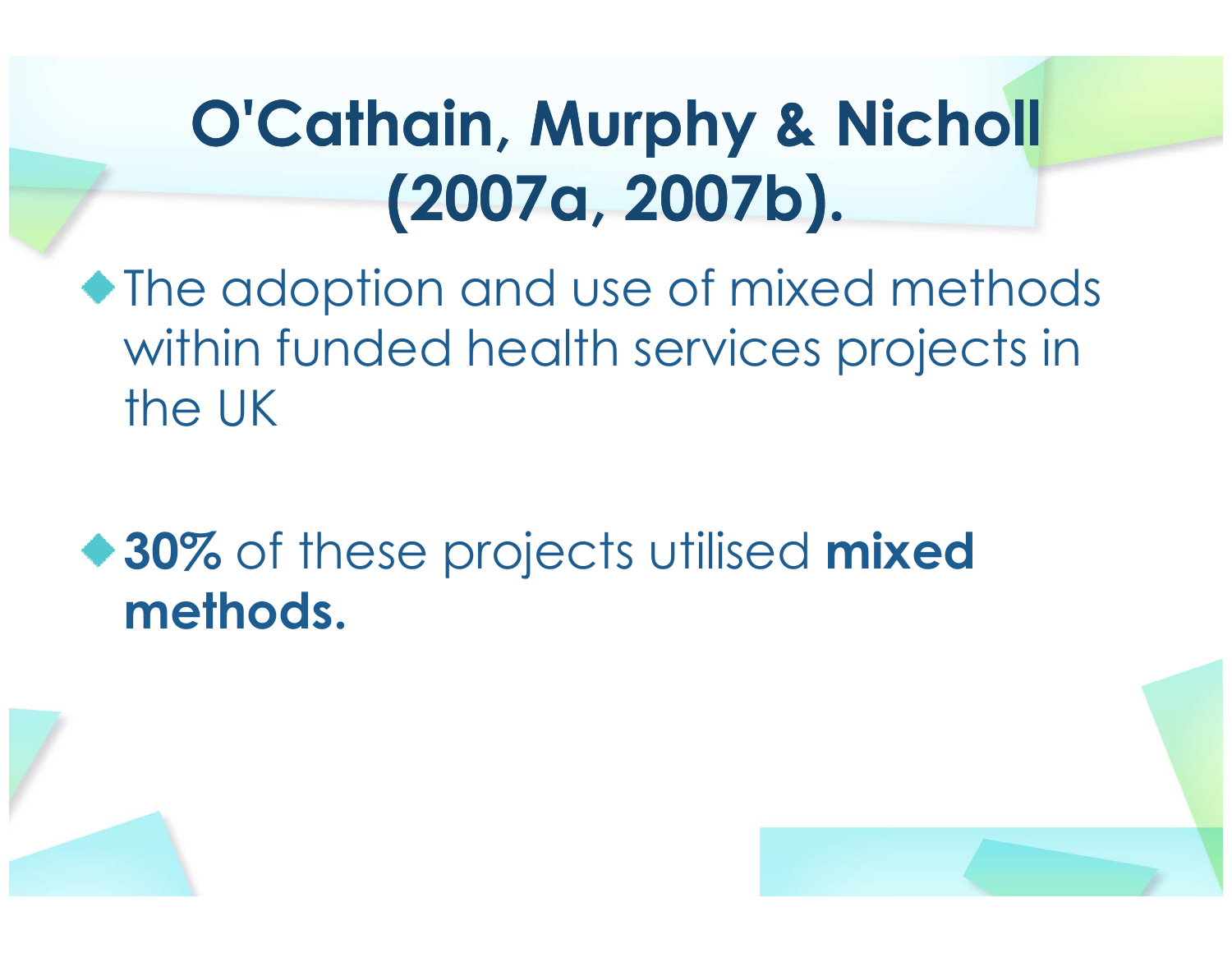# Plano Clark (2010)

- **Trends in US health related projects funded**  by the National Institutes of Health and similar US federal agencies. Analysed 226 abstracts between 1997- 2008 on the (CRISP) database which is provided by the US National Institutes of Health
- The rate for **explicitly stated** mixed methods studies was **5%** with a trend towards<br>increasing rates of mixed methods st increasing rates of mixed methods studies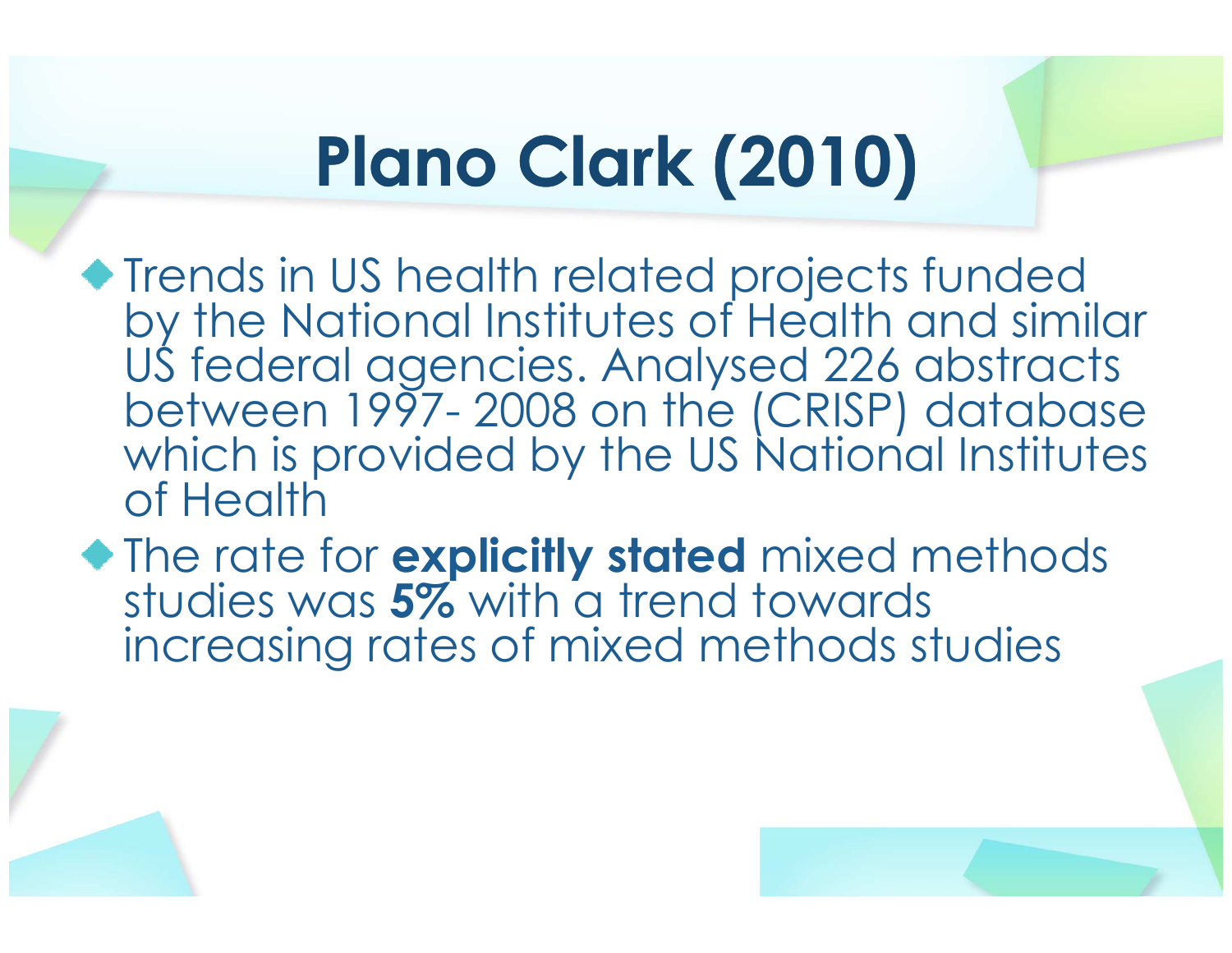## Plano Clark (2010)

Funding issues are important to study to both learn about the process of successfully obtaining funding and to reflect on and critique the role of funding mechanisms in the conduct of mixed methods research. The purpose of this investigation is to examine recent trends in the use of mixed methods within federally funded research projects in the United States, specifically in the area of health-related research. Information about the prevalence of funded mixed methods projects is essential for considering the current level of adoption for mixed methods research as well as about the general adoption process for emergent research methods

(Plano Clark 2010, p. 429).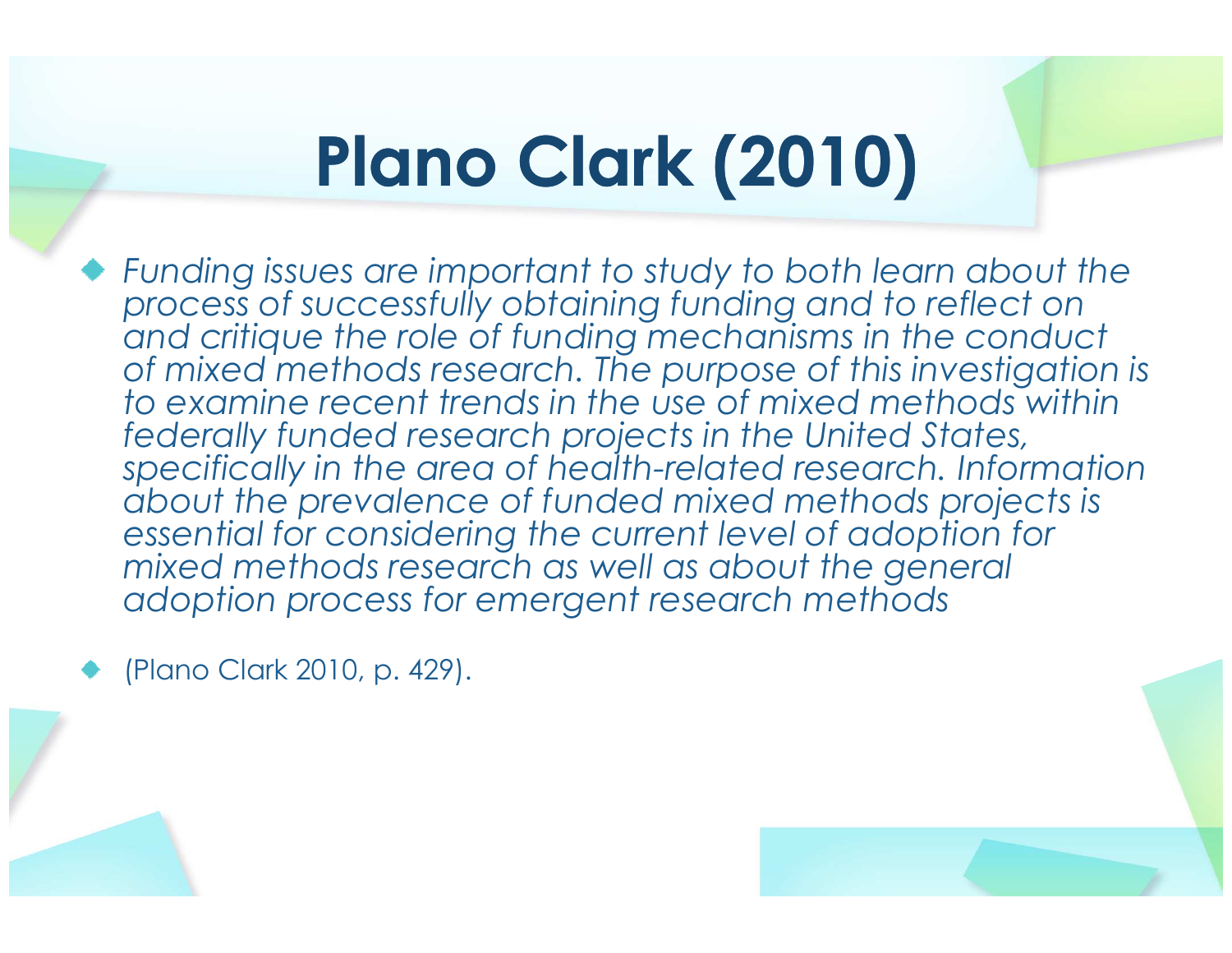

Figure 1: NCVER research funding 1992-2010 as per research theme

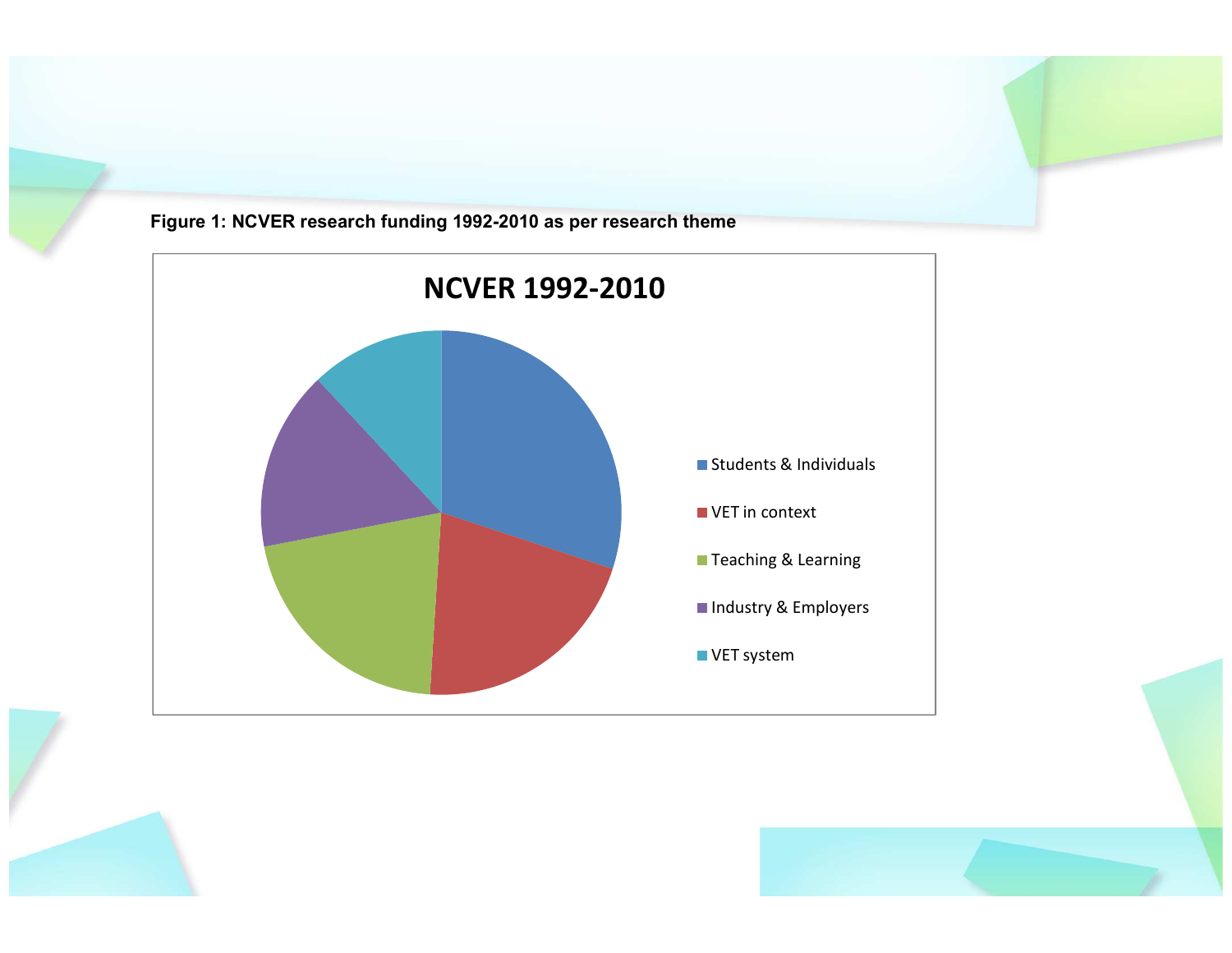



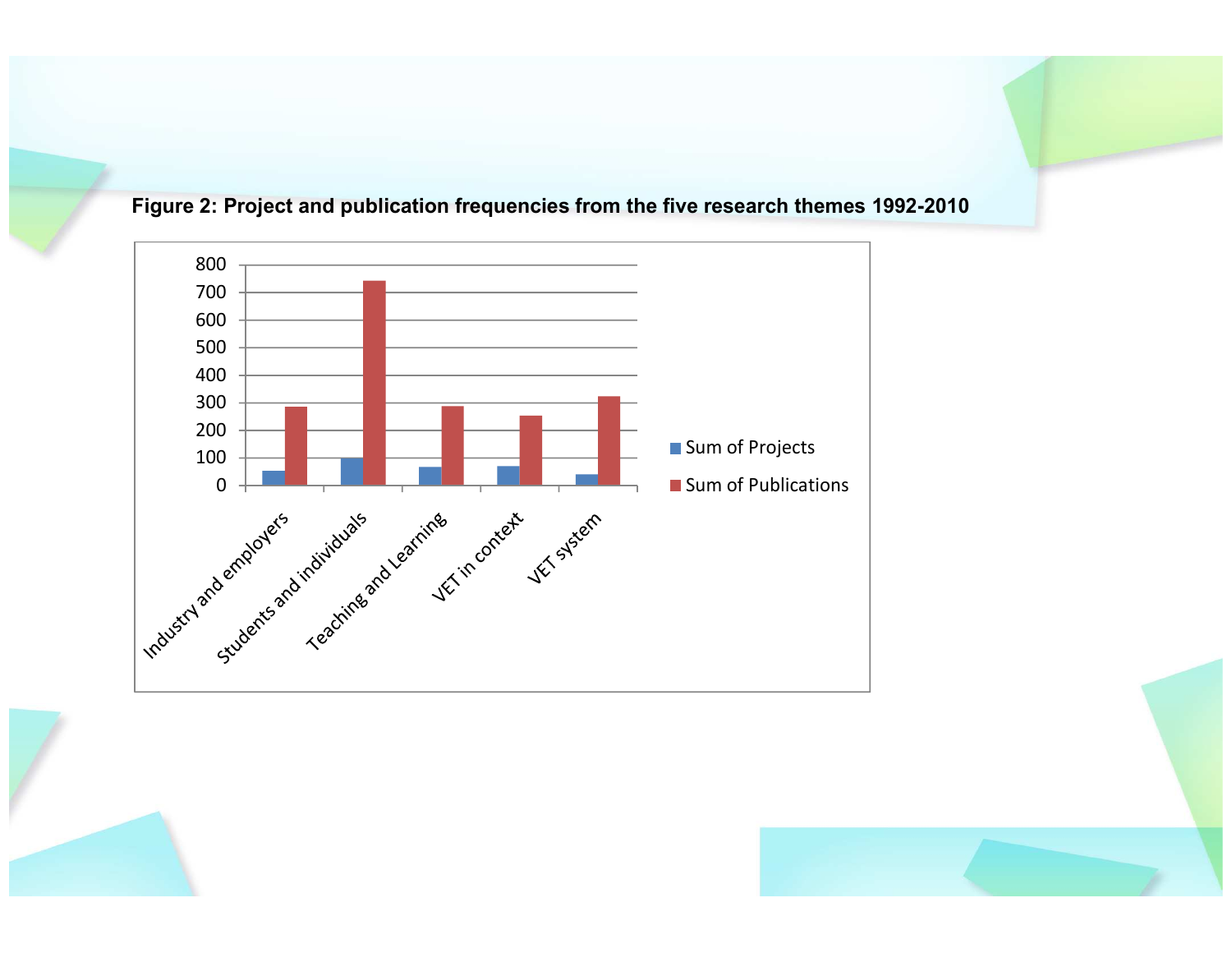#### Table 1: Total NCVER research projects funded 1992-2010

| <b>Research Themes</b>   | Number of       | $\frac{0}{0}$   | Number of           | $\frac{0}{0}$ | Average  |
|--------------------------|-----------------|-----------------|---------------------|---------------|----------|
|                          | <b>Projects</b> |                 | <b>Publications</b> |               | pubs. to |
|                          |                 |                 |                     |               | projects |
| Students and individuals | 99              | 30 <sup>°</sup> | 743                 | 39            | 7.5      |
| VET in context           | 71              | 21              | 254                 | 14            | 3.5      |
| Teaching and learning    | 68              | 21              | 288                 | 15            | 4.2      |
| Industry and employers   | 53              | 16              | 285                 | 15            | 5.3      |
| VET system               | 41              | 12              | 324                 | 17            | 7.9      |
|                          | 332             | $100\%$         | 1894                | 100%          |          |
| <b>TOTAL</b>             |                 |                 |                     |               |          |



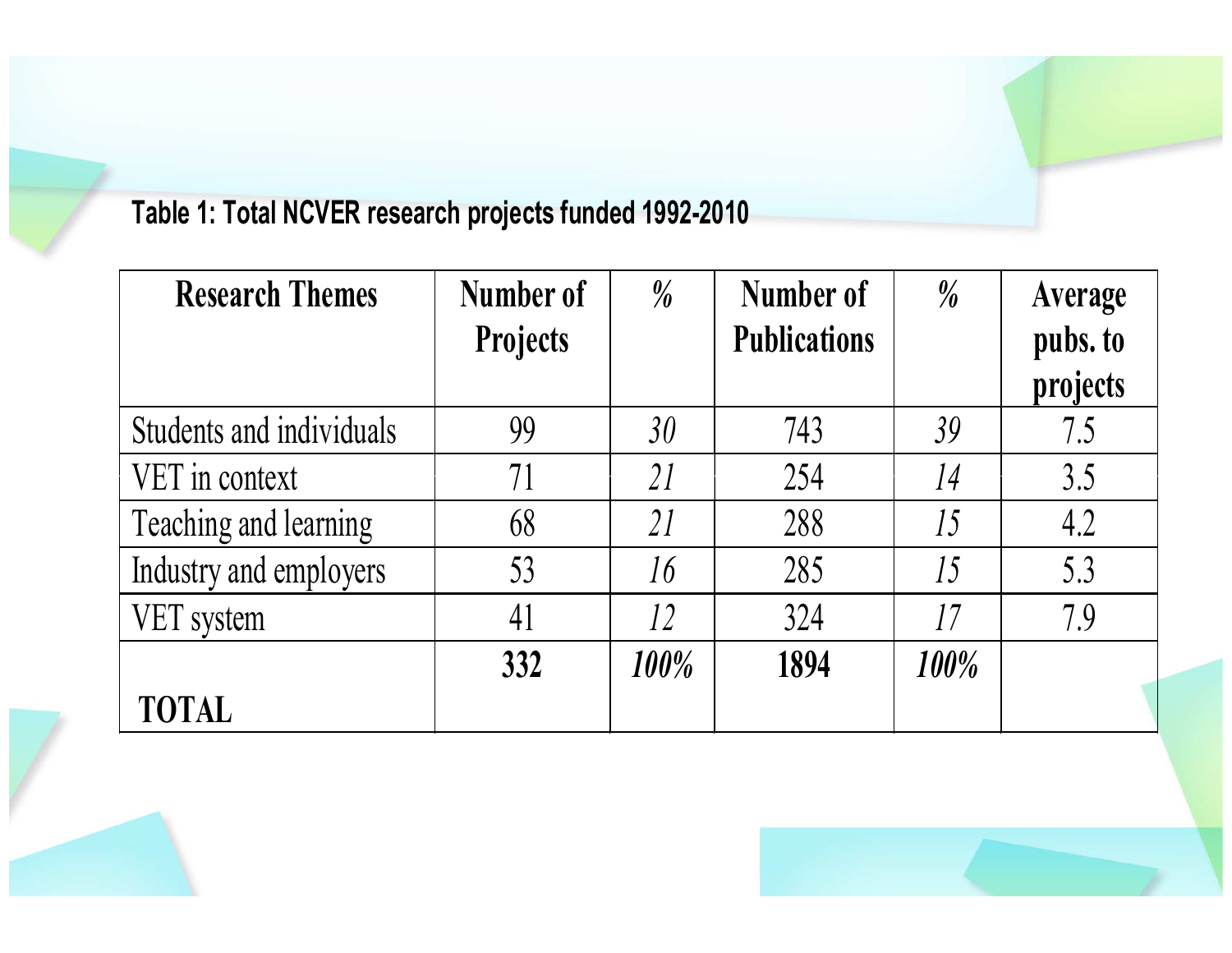#### Table 3: Theme: VET in Context

| Level 2 theme                | <b>Projects</b> | <b>Publications</b> |
|------------------------------|-----------------|---------------------|
| Economic aspects of VET      | 18              | 42                  |
| Social issues                | 13              | 29                  |
| Cross sectoral issues        | 9               | 33                  |
| Regional issues              | 9               | 24                  |
| International aspects of VET | 6               | 45                  |
| General                      | 6               | 17                  |
| Contribution to innovation   | 4               | 13                  |
| Work changes                 | $\overline{2}$  | 36                  |
| Lifelong learning            | $\overline{2}$  | 13                  |
| <b>Environmental</b> issues  | $\overline{2}$  | $\overline{2}$      |
| <b>TOTAL</b>                 | 71              | 254                 |

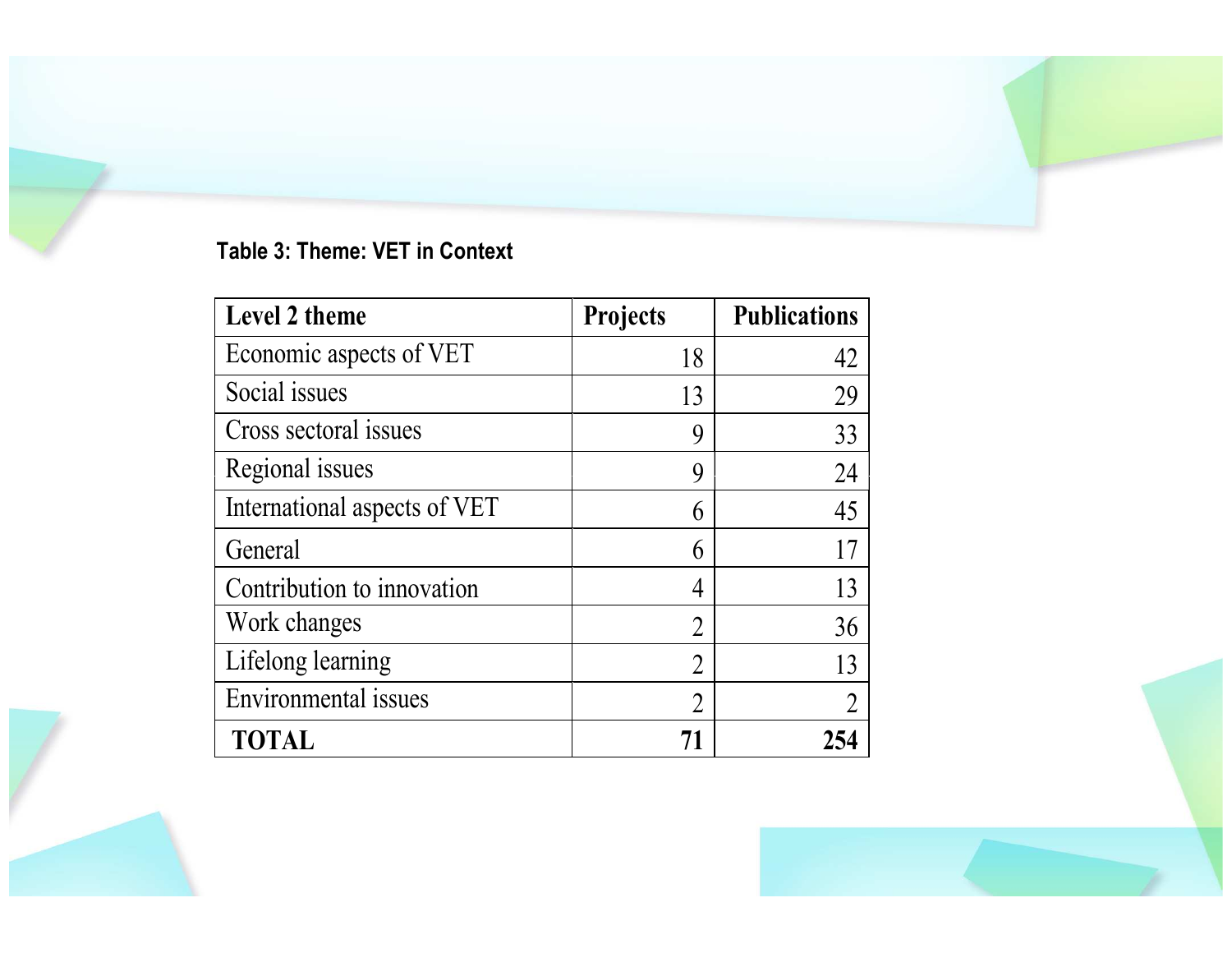#### Table 5: Industry and Employers

| Level 2 theme                  | <b>Projects</b> | <b>Publications</b> |
|--------------------------------|-----------------|---------------------|
| Investment in training         | 11              | 30                  |
| Industry and employer views    | 10              | 36                  |
| Specific industries            | 6               | 71                  |
| General                        | 6               | 25                  |
| Skill shortages                | 5               | 34                  |
| <b>Existing workers</b>        | 4               | 9                   |
| Training within the enterprise | 3               | 28                  |
| Industry organisations         | 3               | 4                   |
| VET/Industry partnerships      | $\overline{2}$  | 11                  |
| Group training                 | 2               | 5                   |
| Specific occupations           |                 | 22                  |
| <b>Small business</b>          |                 | 10                  |
| <b>TOTAL</b>                   | 53              | 285                 |



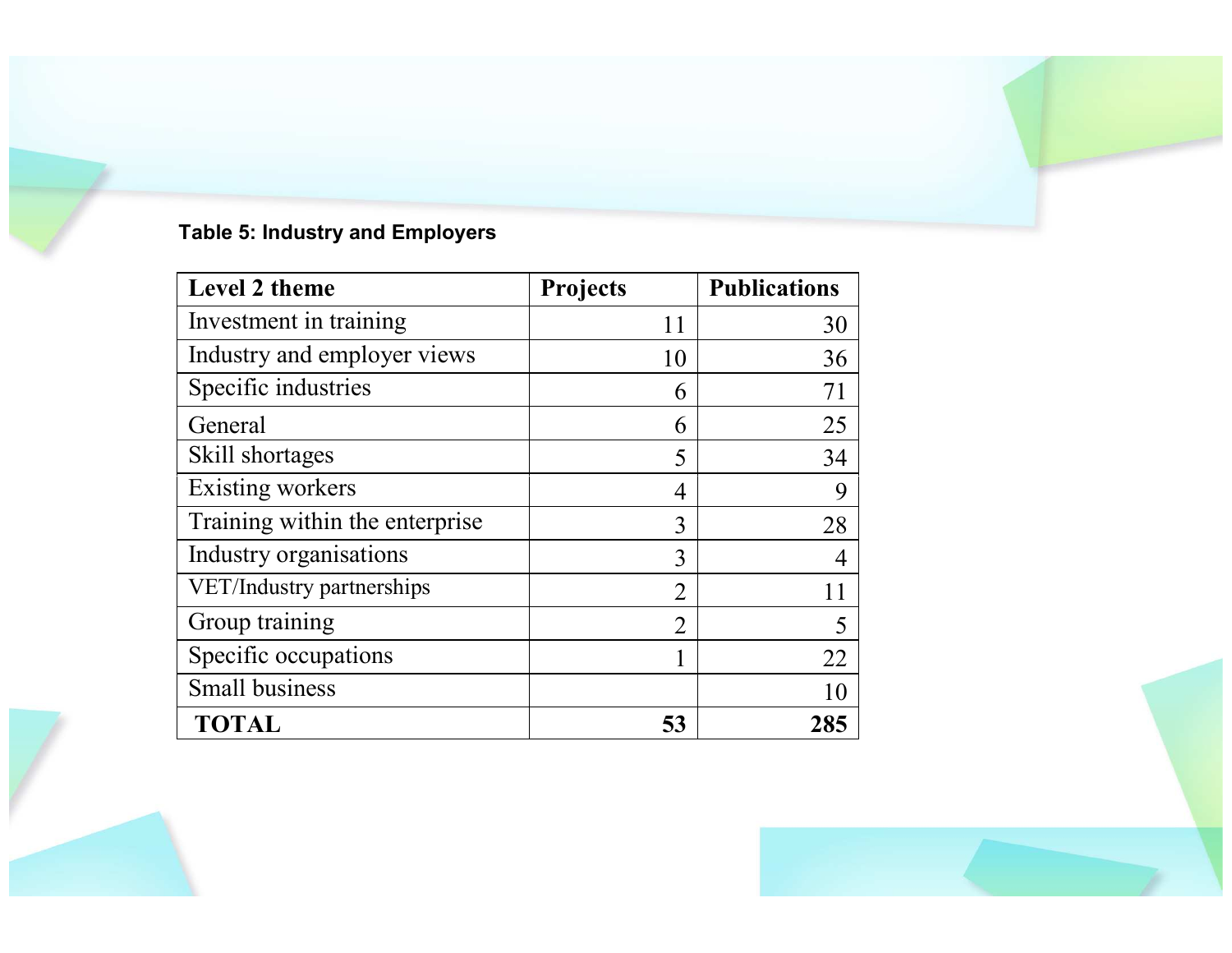#### Table 6: Theme: VET System

| <b>Level 2 theme</b>             | <b>Projects</b> | <b>Publications</b> |
|----------------------------------|-----------------|---------------------|
| Funding and financing            | $\overline{7}$  | 18                  |
| VET providers                    | 6               | 54                  |
| VET system performance           | 6               | 34                  |
| General                          | 5               | 52                  |
| Apprenticeships and traineeships | 5               | 38                  |
| VET workforce                    | 4               | 41                  |
| Policy and reform                | 3               | 44                  |
| Training packages                | 3               |                     |
| VET in schools programs          |                 | 14                  |
| Structure and governance         |                 | 6                   |
| Management                       |                 | 8                   |
| Quality assurance                |                 | 5                   |
| States and territories           |                 | 3                   |
| <b>TOTAL</b>                     | 41              | 324                 |



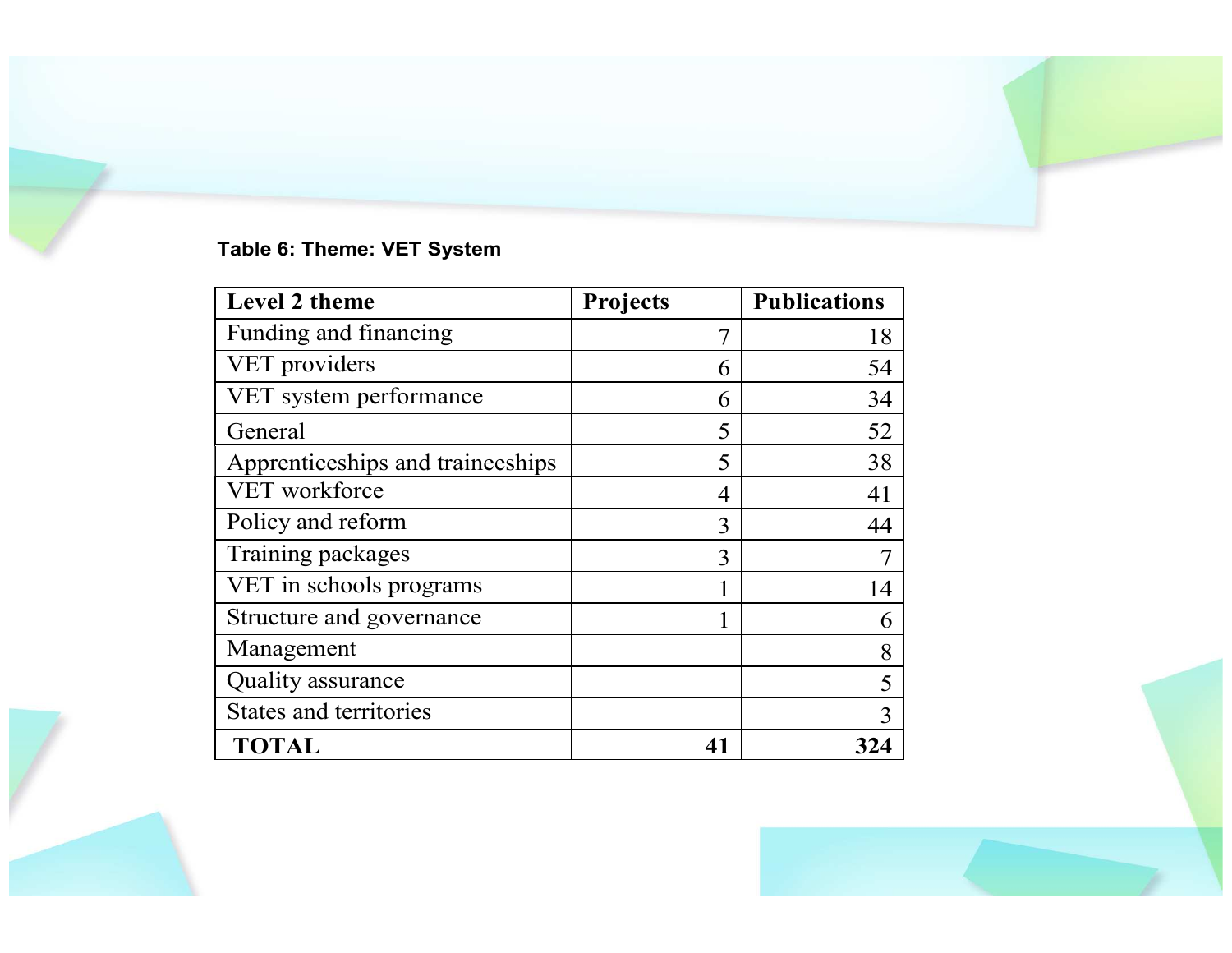Table 7: Theme: Students and individuals

| <b>Level 2 theme</b>              | Projects       | <b>Gender of</b><br><b>PR</b> | Approach                        |  |
|-----------------------------------|----------------|-------------------------------|---------------------------------|--|
| Careers and pathways              | 19             | 8 Female                      | QUANT(4)                        |  |
|                                   |                | 11 Male                       | QUAL(5)                         |  |
|                                   |                |                               | MM(3)                           |  |
|                                   |                |                               | Case Study (1)                  |  |
|                                   |                |                               | Develop framework (1)           |  |
|                                   |                |                               | Lit review, data gathering $\&$ |  |
|                                   |                |                               | analysis $(4)$                  |  |
|                                   |                |                               | Not stated $(1)$                |  |
| Student achievements and outcomes | 15             | 3 Female                      | QUANT(5)                        |  |
|                                   |                | 12 Male                       | QUAL(4)                         |  |
|                                   |                |                               | MM(2)                           |  |
|                                   |                |                               | Data analysis (2)               |  |
|                                   |                |                               | Literature review (1)           |  |
|                                   |                |                               | Not stated $(1)$                |  |
| General                           | $\overline{7}$ | 3 Female                      | QUANT(2)                        |  |
|                                   |                | 4 Male                        | QUAL(1)                         |  |
|                                   |                |                               | MM(2)                           |  |
|                                   |                |                               | Surveys $(2)$                   |  |
| <b>TOTAL</b>                      | 41             | 14 Female                     | QUANT(11)                       |  |
|                                   | 100%           | 34%                           | QUAL(10)                        |  |
|                                   |                | 27 Male                       | MM(7)                           |  |
|                                   |                | 66%                           | Lit review, data gathering $\&$ |  |
|                                   |                |                               | analysis (4)                    |  |
|                                   |                |                               | Surveys $(2)$                   |  |
|                                   |                |                               | Data analysis (2)               |  |
|                                   |                |                               | Not Stated (2)                  |  |
|                                   |                |                               | Case Study (1)                  |  |
|                                   |                |                               | Literature review (1)           |  |
|                                   |                |                               | Develop framework (1)           |  |
| **Learner groups                  | 58             |                               |                                 |  |

\*\*Analysis not completed for this level 2 theme to date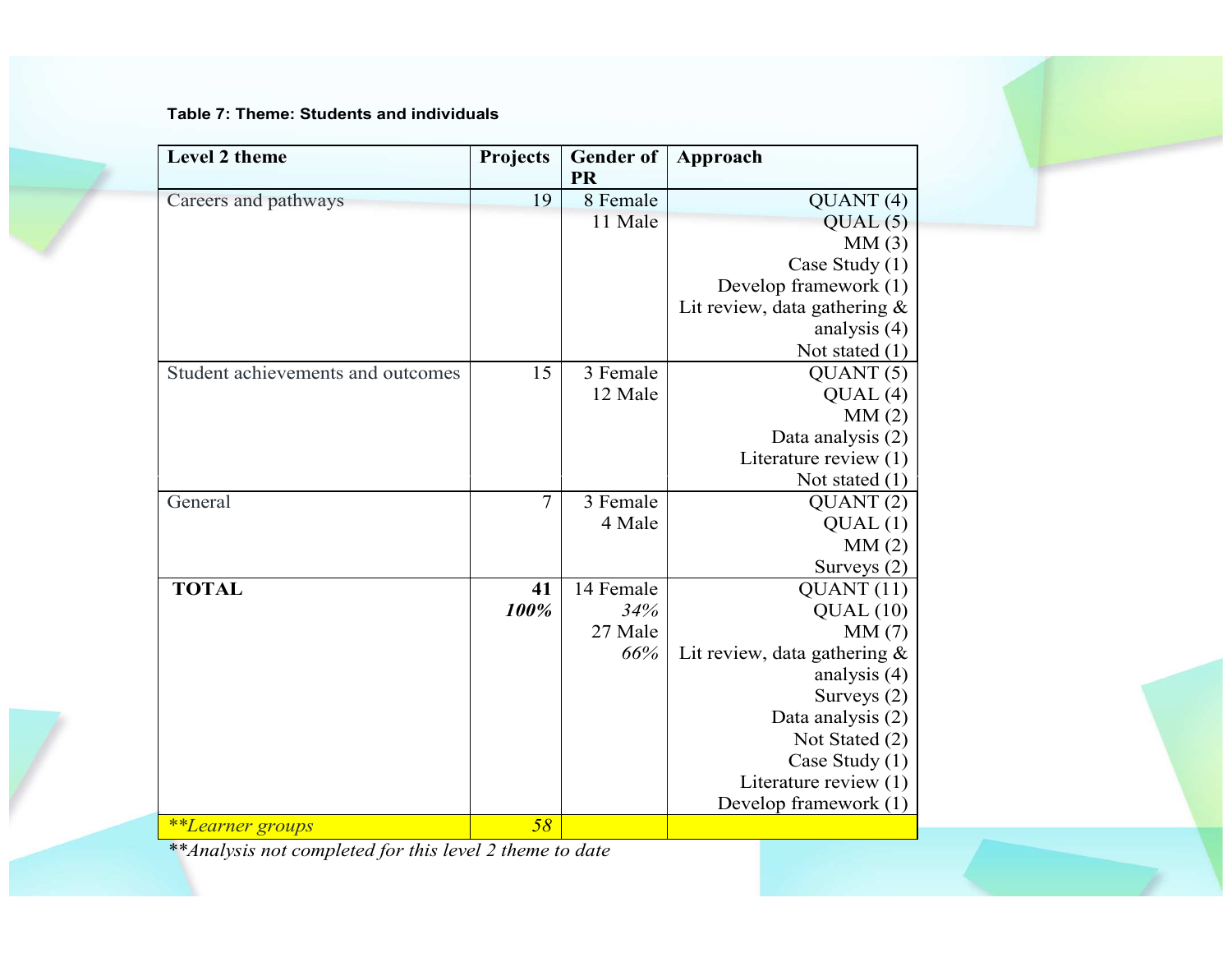#### Theme: Students and Individuals

**Quantitative** approaches are the most frequent (n=11) closely<br>followed by qualitative approaches (n=10) and mixed method followed by qualitative approaches (n=10) and mixed methods (n=7). None of the seven mixed methods projects explicitly mentioned they were "mixed methods" but described the use of both a qualitative and quantitative methods.

#### Gender of the principal researcher:

- •females 34%
- males 66% •
- These results may change when the gender of principal researchers is calculated for the 58 projects under the level 2 Theme learner groups not yet analysed.
- Of the 2 projects which did not state the "Approach":
- •1 commenced in 1999
- 1 commenced in 2009. •

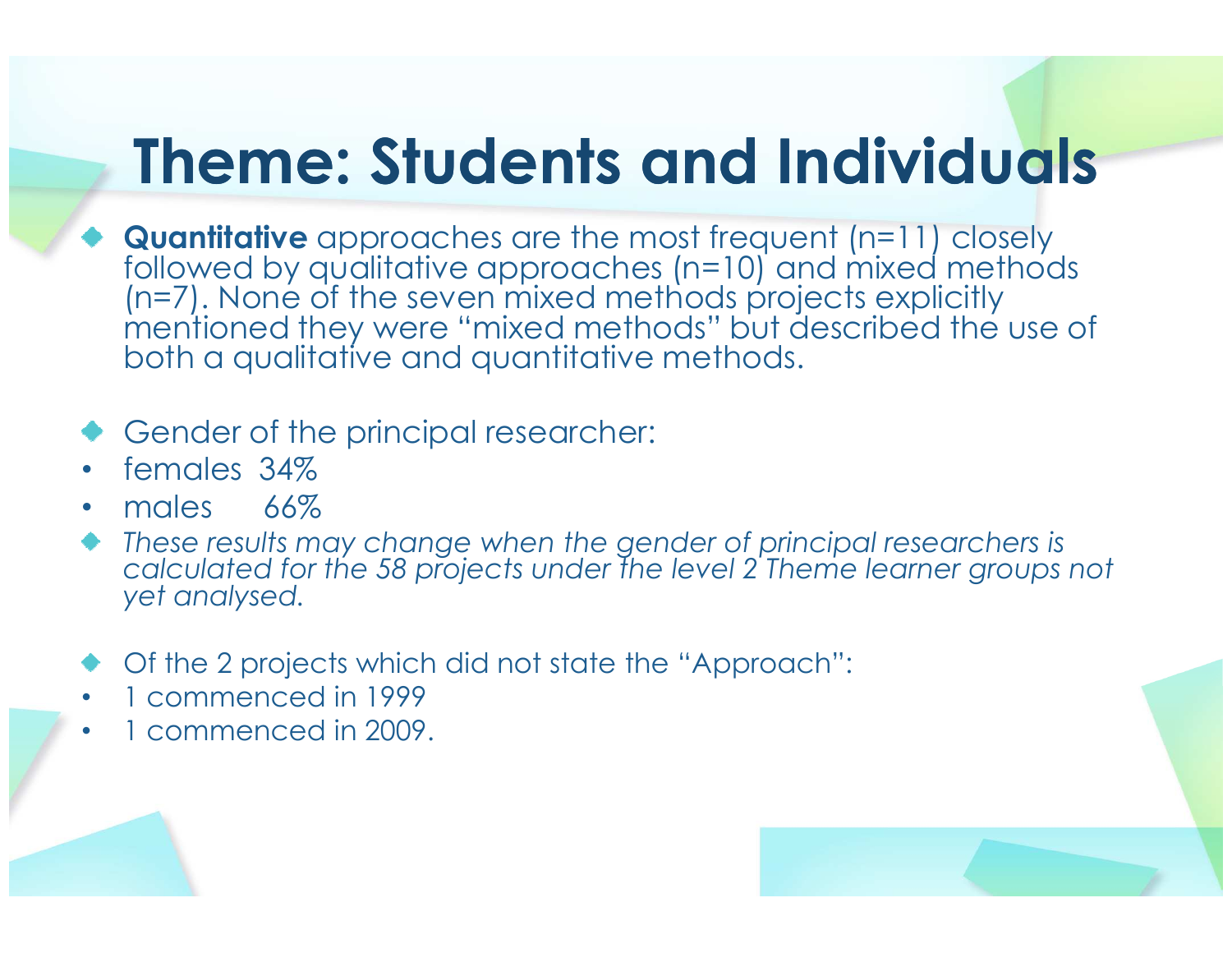#### Australian Research Centre (ARC)

- Early career researchers (ECR) applicants for ARC Discovery Project grants from 2001-2009 there was a gender imbalance:
- $\blacklozenge$  The participant success rate for females on ECRonly proposals over the nine year period is 16.5 per cent compared to males at 19.9 per cent, a difference of 3.4 percentage points... The overall participant success rate in Discovery Projects for the nine year period is 25.8 per cent, which is 9.3percentage points higher than females on ECRonly proposals (ARC, 2010, p.14).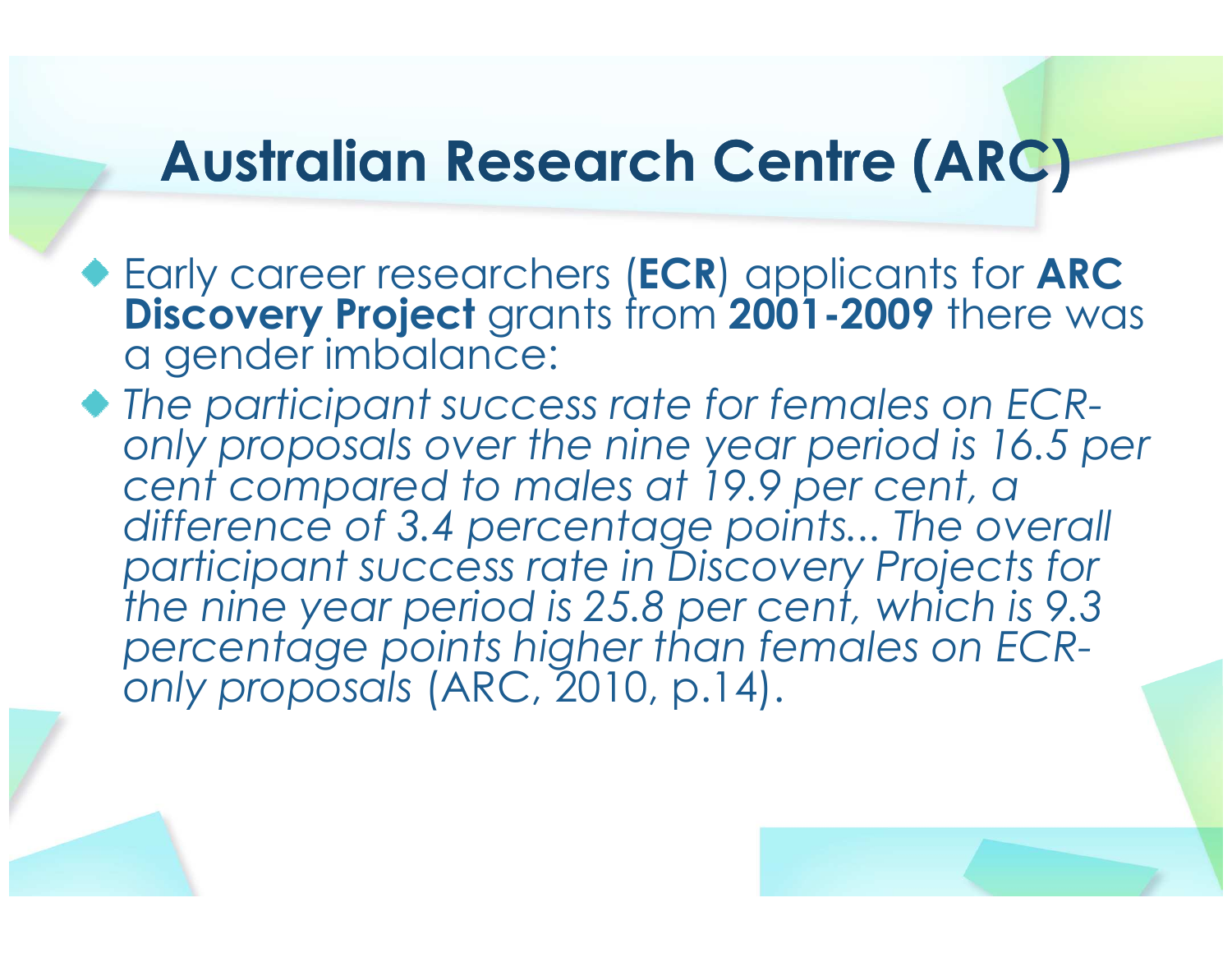# (ARC 2010, p. 15).

Although retention rates for female researchers is generally poor, for those that remain in a research career, success rates improve until a point 15 years from PhD and from then on females achieve very similar levels of success as males. At this point however the total number of female researchers is small.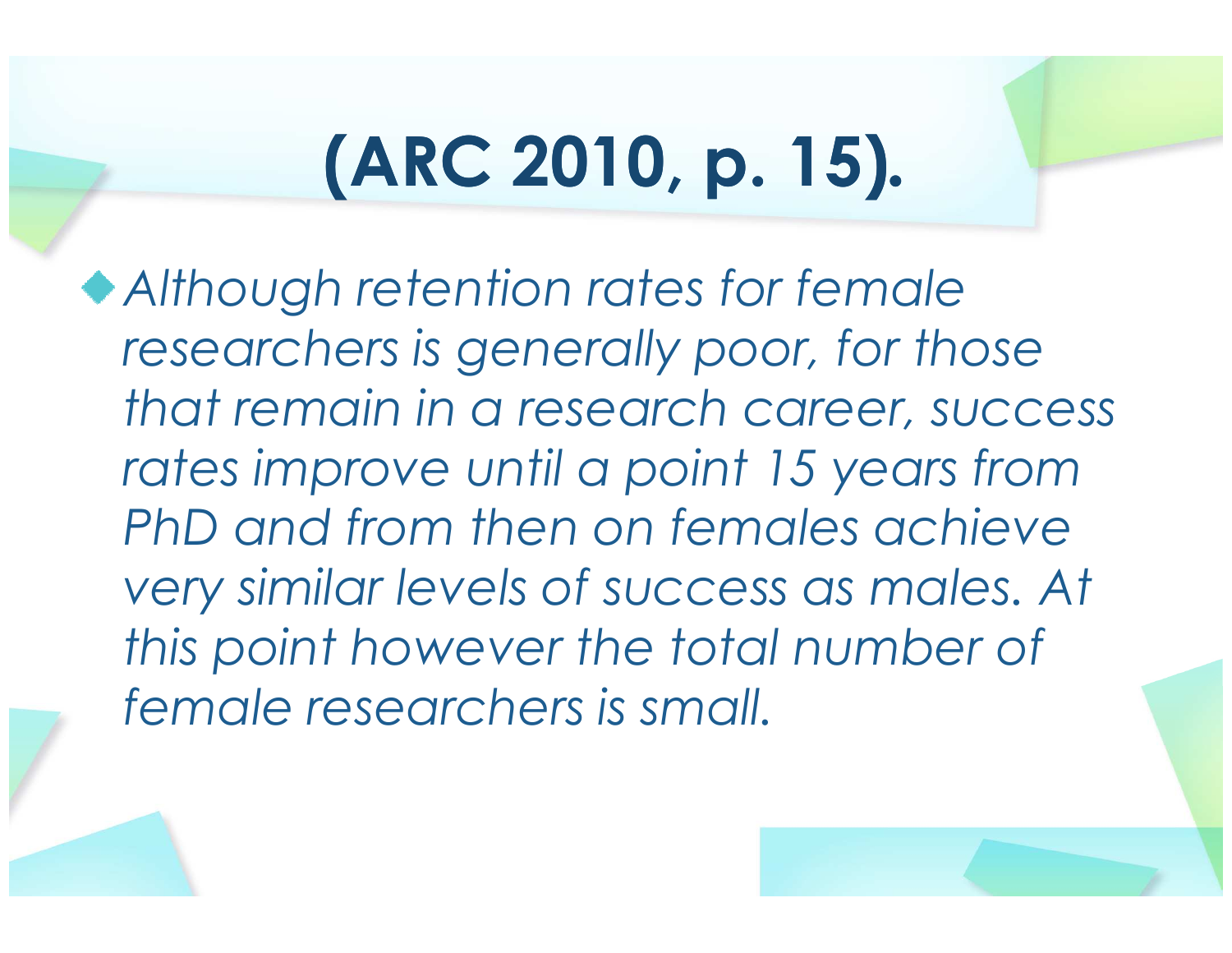Table 8: Theme: Teaching and learning

| Level 2 theme                                              | Projects       | <b>Gender</b> of | Approach                   |
|------------------------------------------------------------|----------------|------------------|----------------------------|
|                                                            |                | <b>PR</b>        |                            |
| VET practitioners                                          |                | 4 Female         | QUAL(3)                    |
|                                                            |                | 5 Male           | Action research (2)        |
|                                                            |                |                  | Adult Literacy project (2) |
|                                                            |                |                  | Case Studies (1)           |
|                                                            | 9              |                  | Not stated $(1)$           |
| Teaching and learning delivery                             |                | 6 Female         | QUAL(4)                    |
|                                                            |                | 1 Male           | Adult Literacy Project (1) |
|                                                            | $\overline{7}$ |                  | Not stated $(2)$           |
| Student assessment                                         |                | 2 Female         | QUAL(1)                    |
|                                                            |                | 3 Male           | Case studies (1)           |
|                                                            |                | 1 not stated     | Desk research (1)          |
|                                                            | 6              |                  | Not stated $(3)$           |
|                                                            |                | 3 Female         | QUAL(1)                    |
| General                                                    | 3              | 0 Male           | Not stated $(2)$           |
| Generic skills                                             |                | 0 Female         | Search conferences (1)     |
|                                                            | $\overline{2}$ | 2 Male           | Not stated $(1)$           |
| Quality of teaching and learning                           |                | 1 Female         |                            |
|                                                            | $\mathbf{1}$   | 0 Male           | Not stated $(1)$           |
| Competency based training                                  |                | 0 Female         |                            |
|                                                            | 1              | 1 Male           | Survey $(1)$               |
|                                                            |                | 16 Female        | Not Stated (10)            |
|                                                            |                | 55.5%            | QUAL(9)                    |
|                                                            |                | 12 Male          | Adult Literacy project (3) |
|                                                            |                | 41.5%            | Action research (2)        |
|                                                            |                |                  | Case Study (2)             |
|                                                            |                |                  | Search conferences (1)     |
|                                                            |                |                  | Survey $(1)$               |
|                                                            | 29             |                  | Desk research (1)          |
| <b>TOTAL</b>                                               | 100%           |                  |                            |
| **Literacy numeracy                                        | 29             |                  |                            |
| <i>**Learning</i>                                          | 10             |                  |                            |
| ** Analysis not completed for these Level 2 themes to date |                |                  |                            |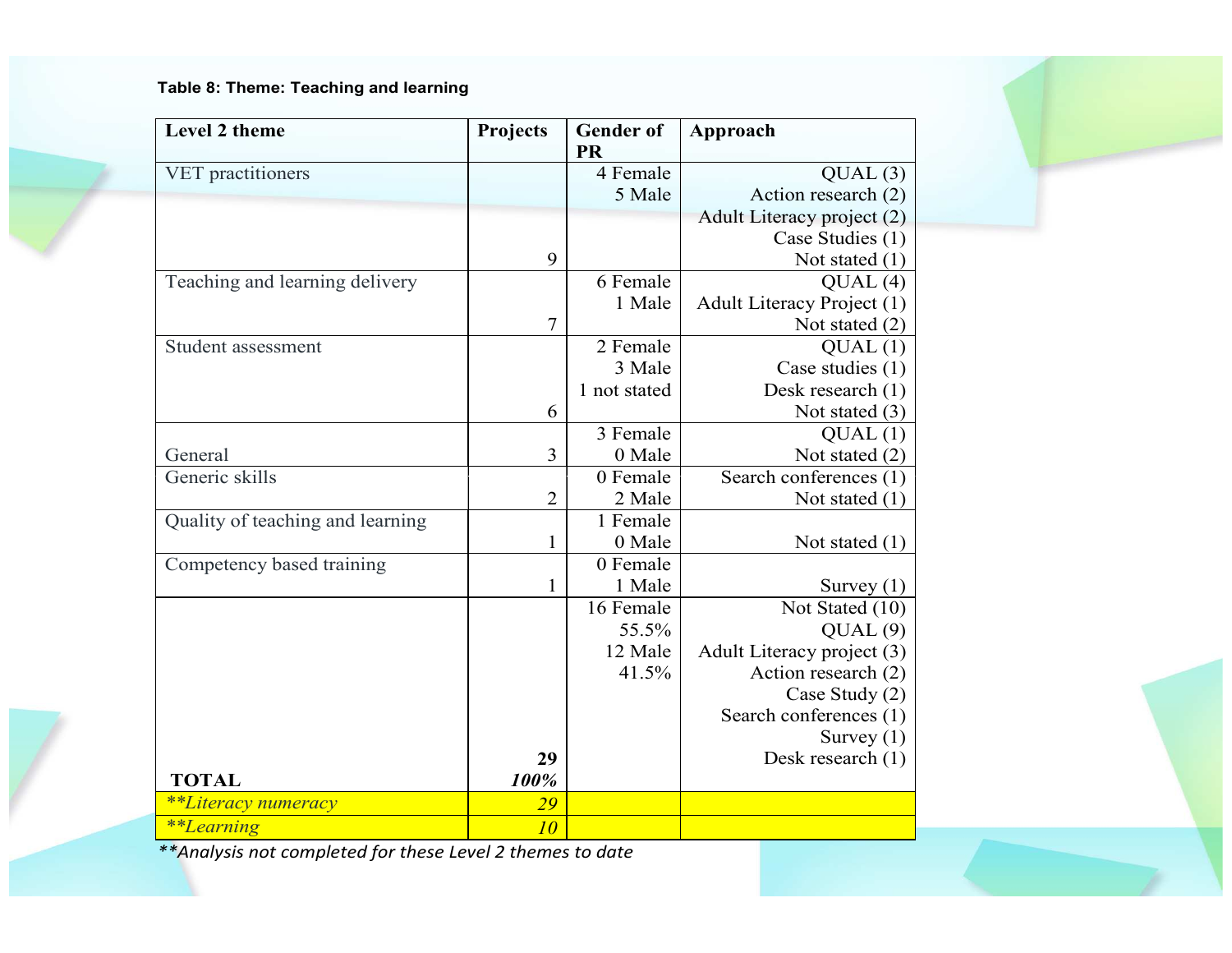#### Theme: teaching and learning

- Gender of the principal researcher:
- •females 55.5%
- males 41.5% •
- Appears to be a dominant use of **qualitative approaches** with no quantitative or mixed methods approaches listed.

The results for these may change when the gender of principal researchers is calculated for the 39 projects under the level 2 themes: Literacy numeracy and Learning groups.

- Significant proportion of projects which have not stated their "Approach" (n=10). Of these 10 projects:
- •3 commenced in 2000
- 2 commenced in 2002 •
- •5 commenced in 2003.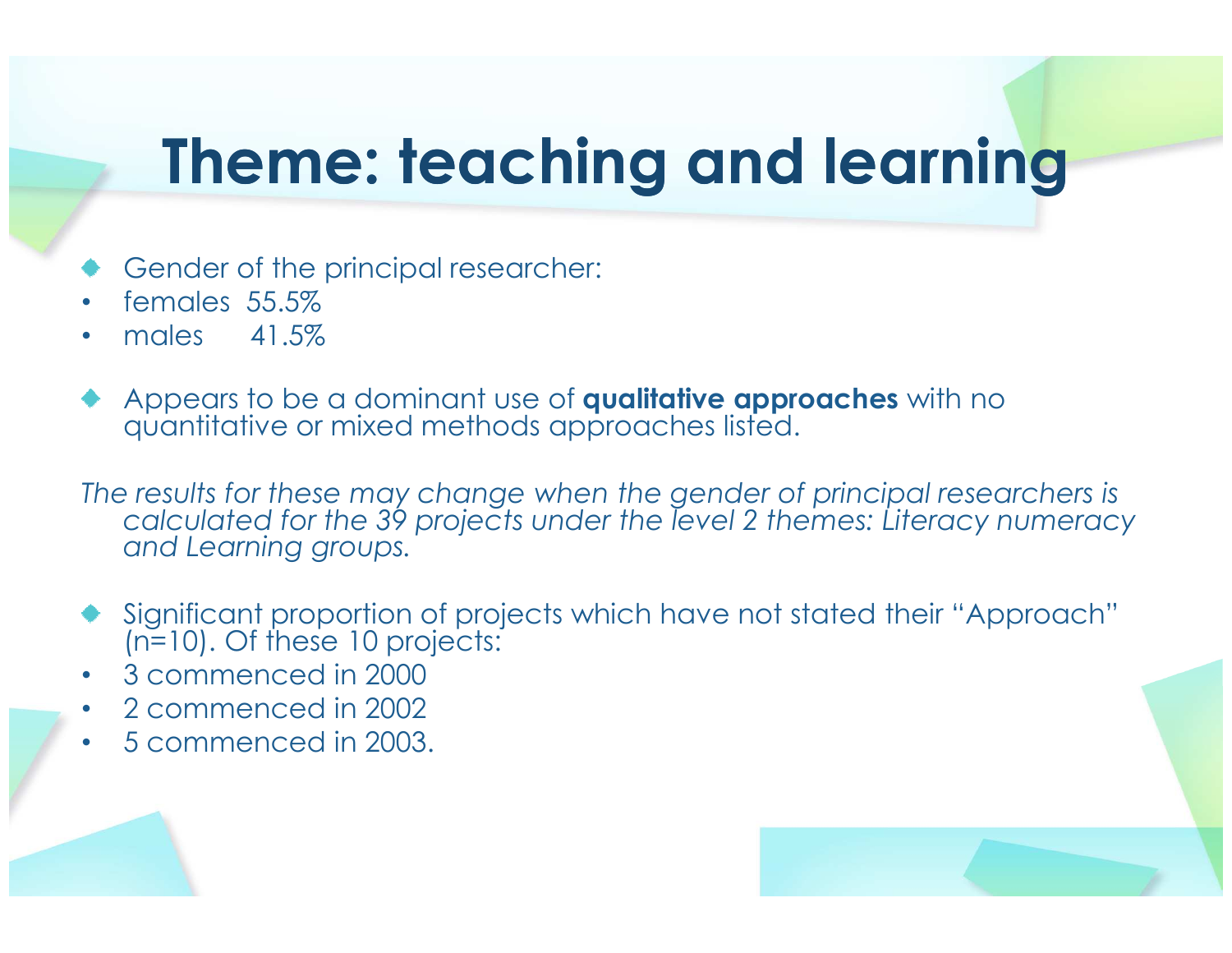#### Preliminary Findings –Students and individuals

- No substantial conclusions can be made as yet although this preliminary analysis does indicate that for three of the four level 2 themes for the main theme of Students and individuals, there is almost an equal use of quantitative and **qualitative** approaches and **mixed methods** (although not explicitly stated as such) is not far behind in terms of frequency.
- There also seems to indicate a **gender imbalance** in terms of principal researchers with two thirds being male.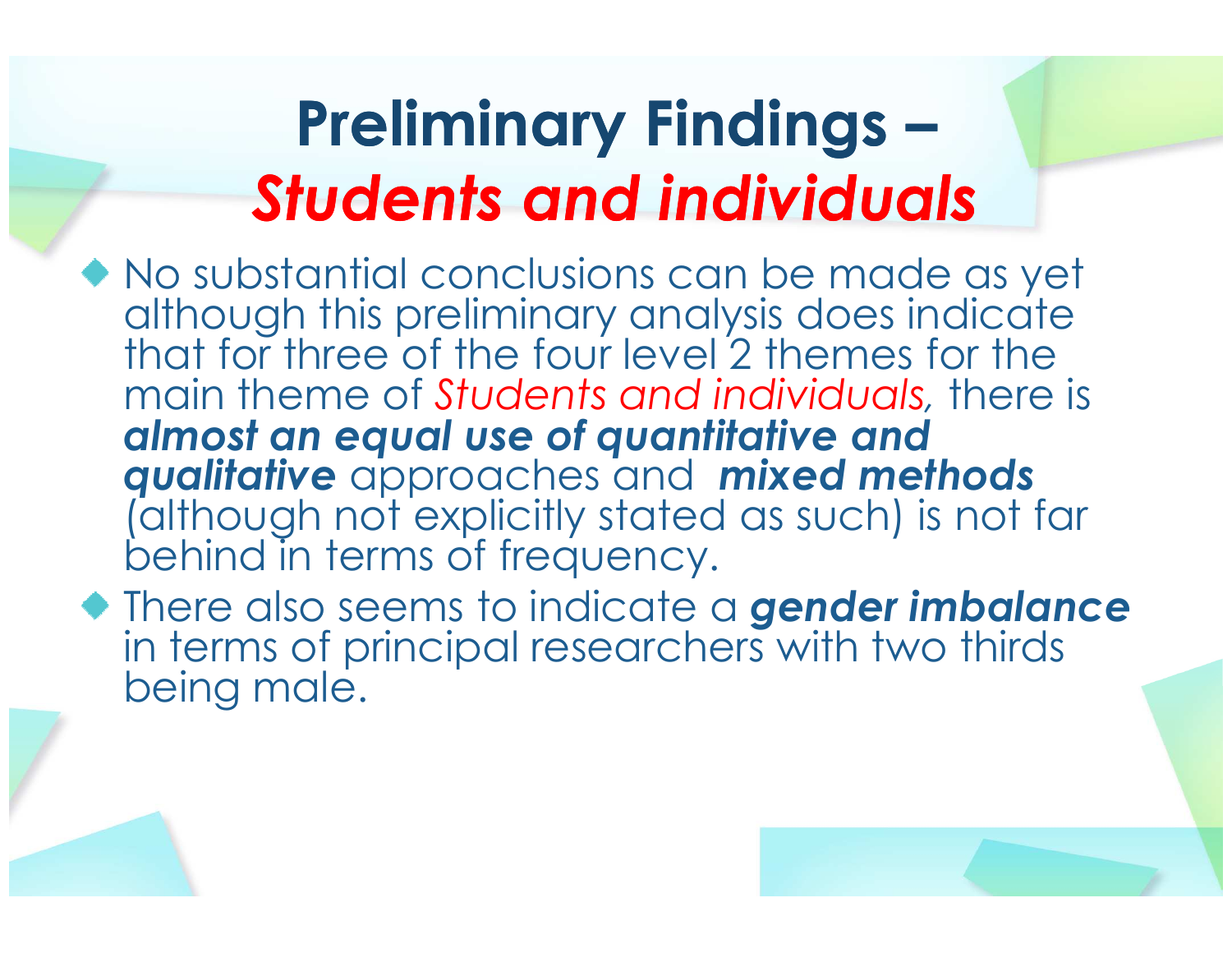#### Preliminary Findings –Teaching and Learning

- For 8 of the 10 level 2 themes for the main theme of Teaching and Learning there is a<br>deminance of qualitative research and a dominance of qualitative research and a high rate of approaches not stated.
- **No quantitative or mixed methods** research<br>approaches coded for 8 of the 10 level 2 theme projects.
- **There is a more balanced gender ratio in**  terms of principal researchers for this theme with just over one half (55.5%) being female.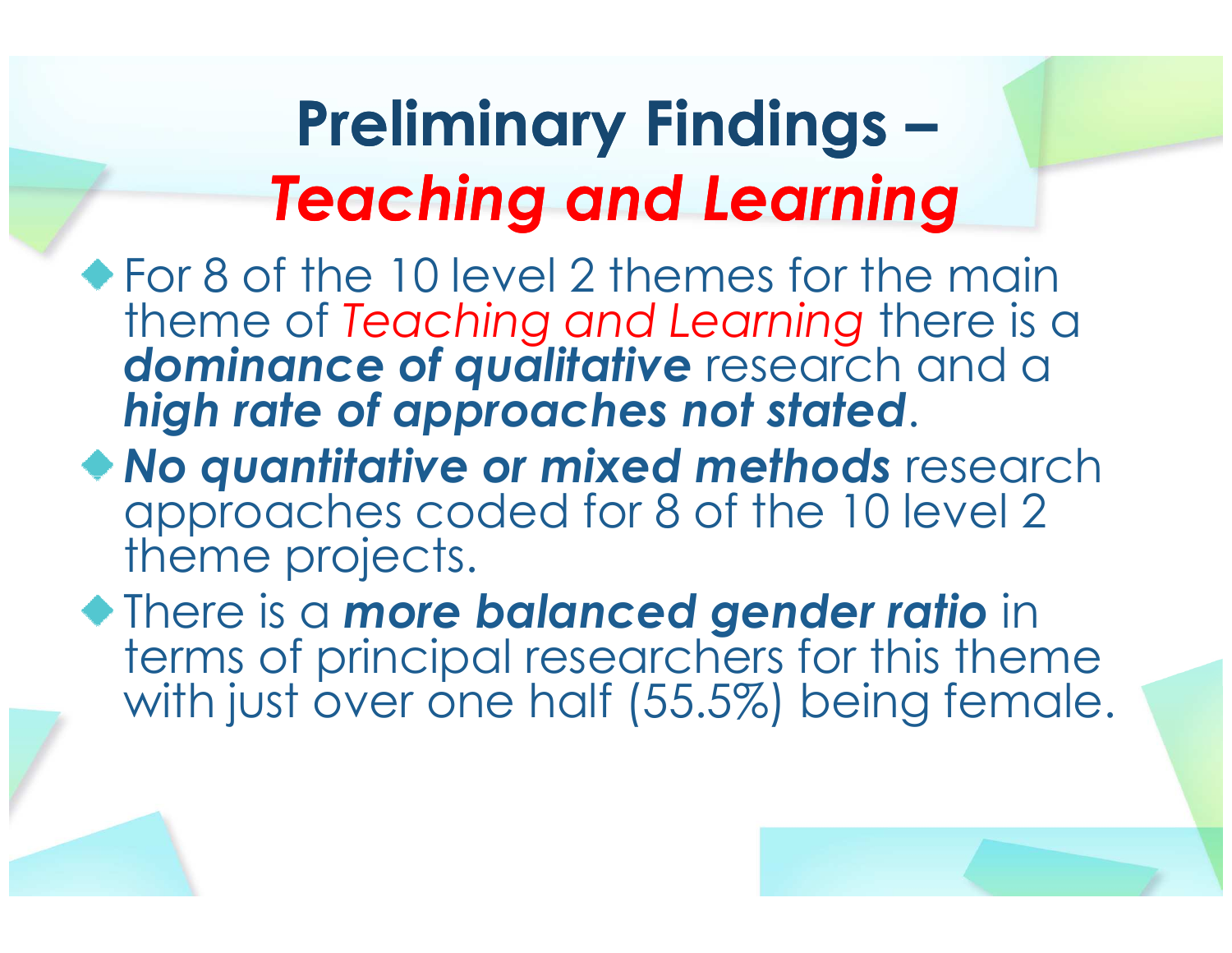### Conclusion

◆ Preliminary findings

Further analysis across all 5 themes and qualitative analysis of methods employedspecific focus on MMR

◆Inform VET research community & broader MMR community methodological approaches funded by NCVER over a 19 year period -openess to fund emergent methodological approaches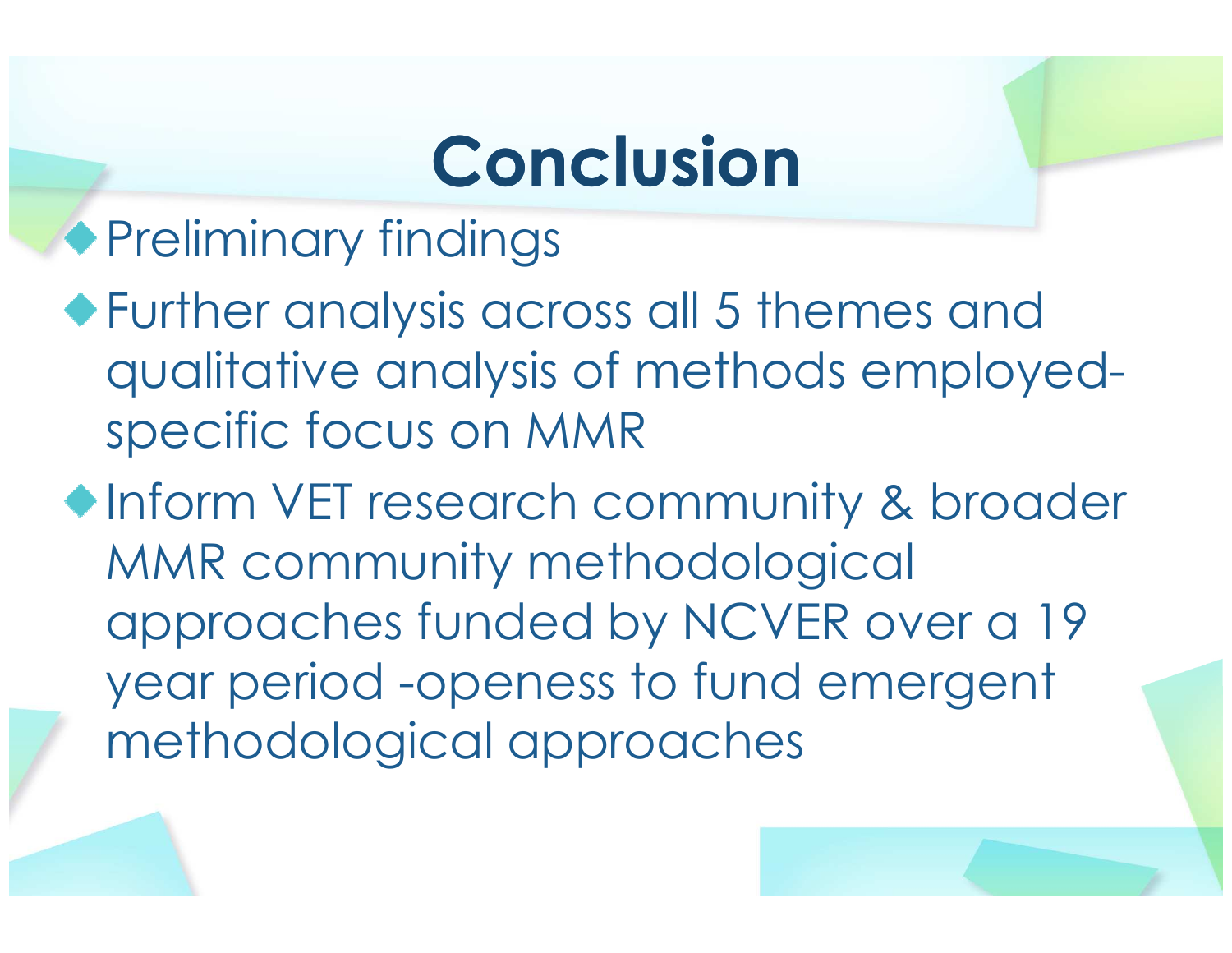#### Review of the National Centre for Vocational Education Research Ltd Research and Services Report (DEST 2006).

◆ Some concern in the VET sector of the over reliant nature of the research programme on a number of university researchers, despite NCVER working actively to encourage wide participation of researchers.

#### Recommendation 11: Broad participation by researchers

 NCVER should monitor the research grants programme to ensure that funding guidelines support broad participation by researchers in diverse institutional circumstances

(DEST, 2006, p. 6).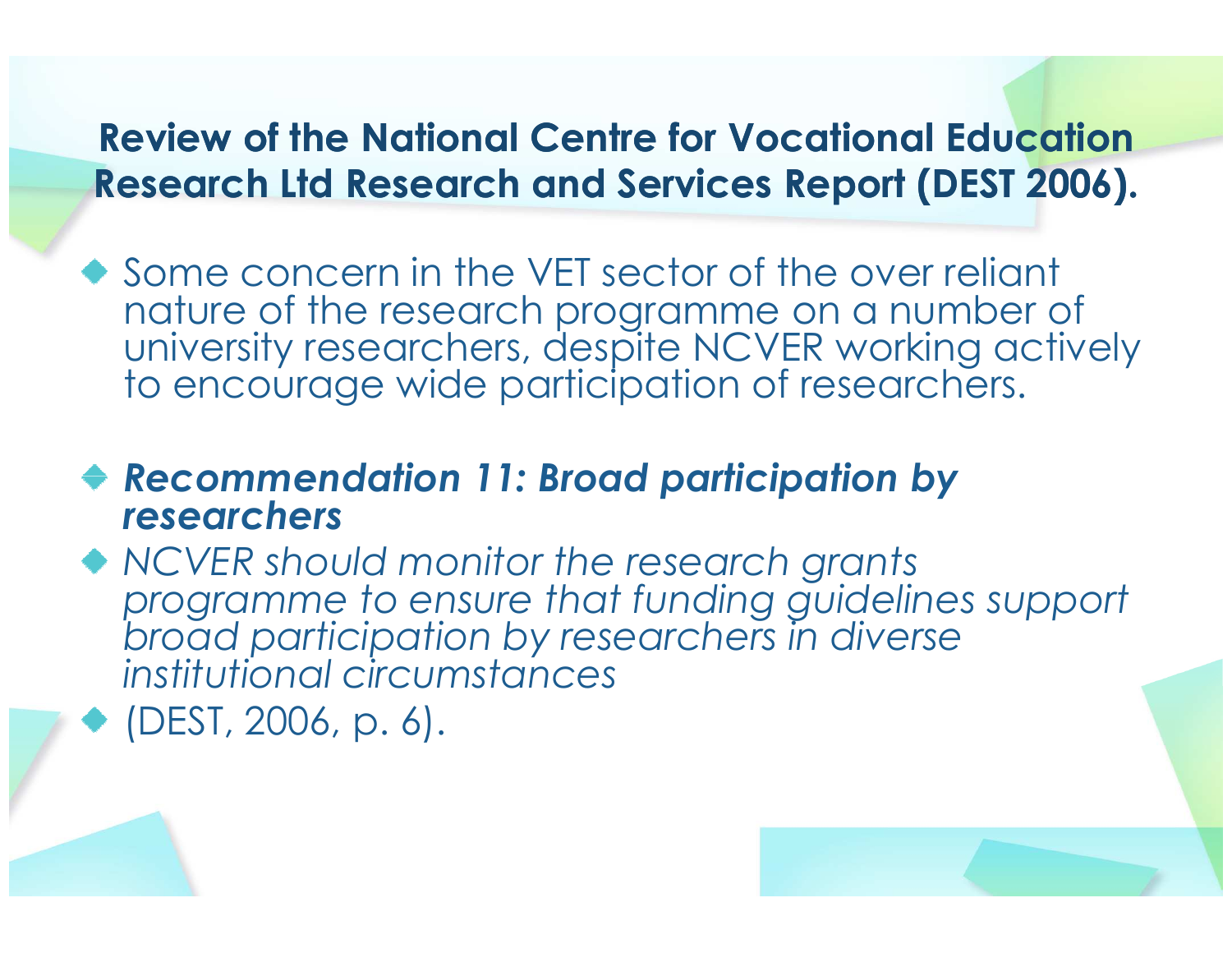### Call for papers

International Journal of Multiple Research Approaches

#### Special issue; MMR in Education

http://mra.e-contentmanagement.com/archives/vol/5/issue/2/call/